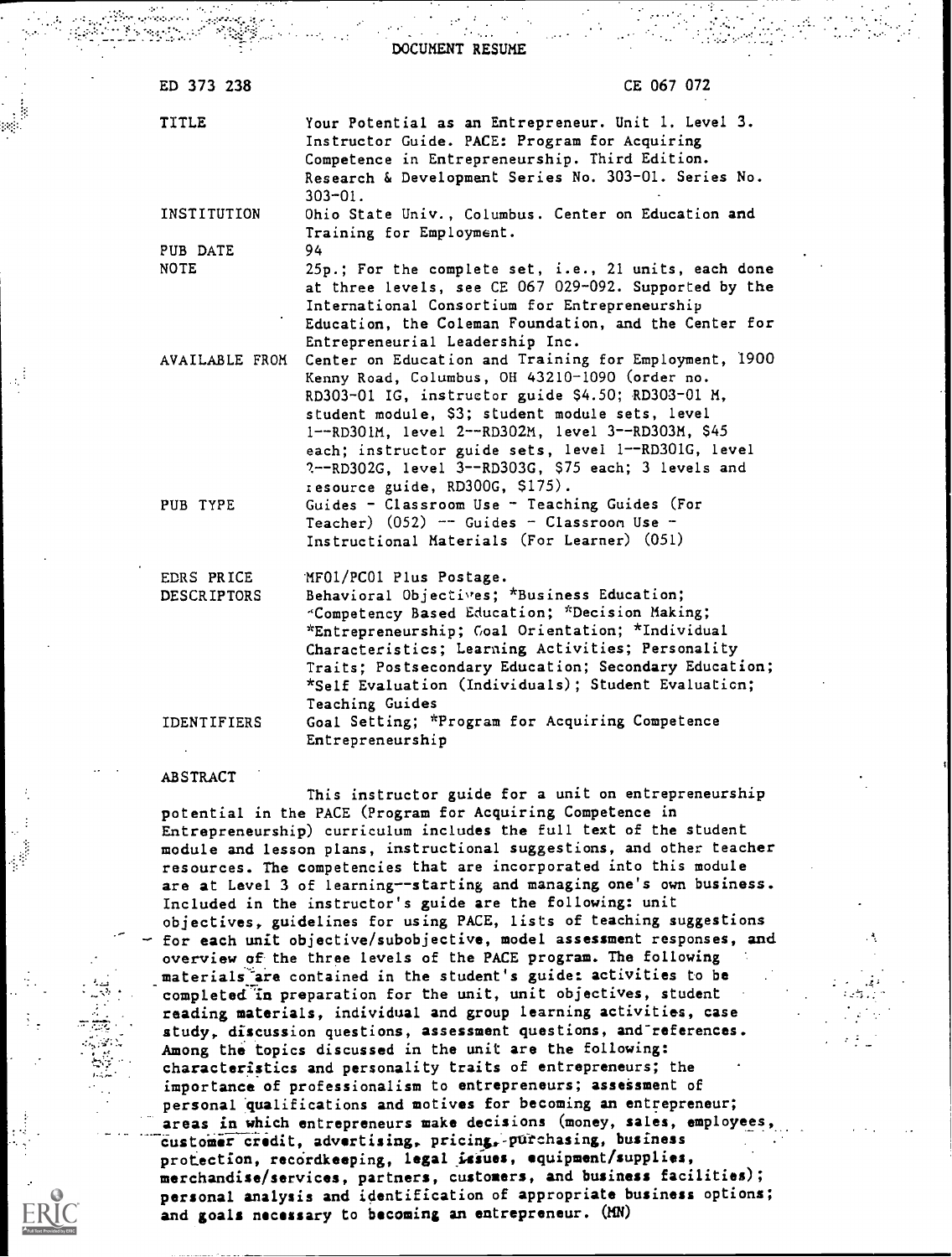

## Objectives:

- Appraise common characteristics of entrepreneurs.
- Analyze your personal characteristics, skills, and motives.
- Discuss the importance of professional behavior as an entrepreneur.
- Evaluate your potential for planning, marketing, management, and operations.
- Identify your business options based on your personal analysis.
- Set short-term and long-term goals for your business. U S. DEPARTMENT OF EDUCATION U.S. DEPARTMENT OF EDUCATION TO THE TRISP. TO REPRODUCE THIS SPONSES ATCOMISSION TO REPRODUCE THIS SPONSES ATCOMISSION TO REPRODUCE THIS SPONSES ATCOMISSION TO REPRODUCE THIS SPONSES ATCOMISSION TO REPRODUCE THIS SPONSES A EDUCATIONAL RESOURCES INFORMATION MATERIAL HAS BEEN GRANTED BY **cach**<br>Value of this document has been reproduced as *restitutional states* 
	- トレレトイピー

Points of view or opinions staled in this document do nol necessarily represent official OERI position or policy

received from the person or organization

Minor changes have been made In improve reproduction quality

ongIndIaig it

ト  $\overline{O}$ 

 $\overline{Q}$ D u۱

> TO THE EDUCATIONAL RESOURCES  $2$ INFORMATION CENTER (ERIC)"

# INSTRUCTOR GUIDE

# Unit 1 Your Potential as An Entrepreneur

Level 3

# HOW TO USE PACE

- Use the objectives as a pretest. If a student is able to meet the objectives, ask him or her to read and respond to the assessment questions in the back of the module.
- Duplicate the glossary from the Resource Guide to use as a handout.
- Use the teaching outlines  $r\rightarrow$  vided in the Instructor Guide for assist .ce in focusing your teaching delivery. The left side of each outline page lists objectives with the corresponding headings (margin questions) from the unit. Space is provided for you to add your own suggestions. Try to increase student in  $\sqrt{3}$ Ivement in as many ways as possible to foster an interactive learning process.
- When your students are ready to do the Activities, assist them in selecting those that you feel would be the most beneficial to their growth in entrepreneurship.
- Assess your students on the unit content when they indicate they are ready. You may choose written or verbal assessments according to the situation. Model responses are provided for each module of While these are suggested responses, others may be equally valid.

## 2 BEST COPY AVAILABLE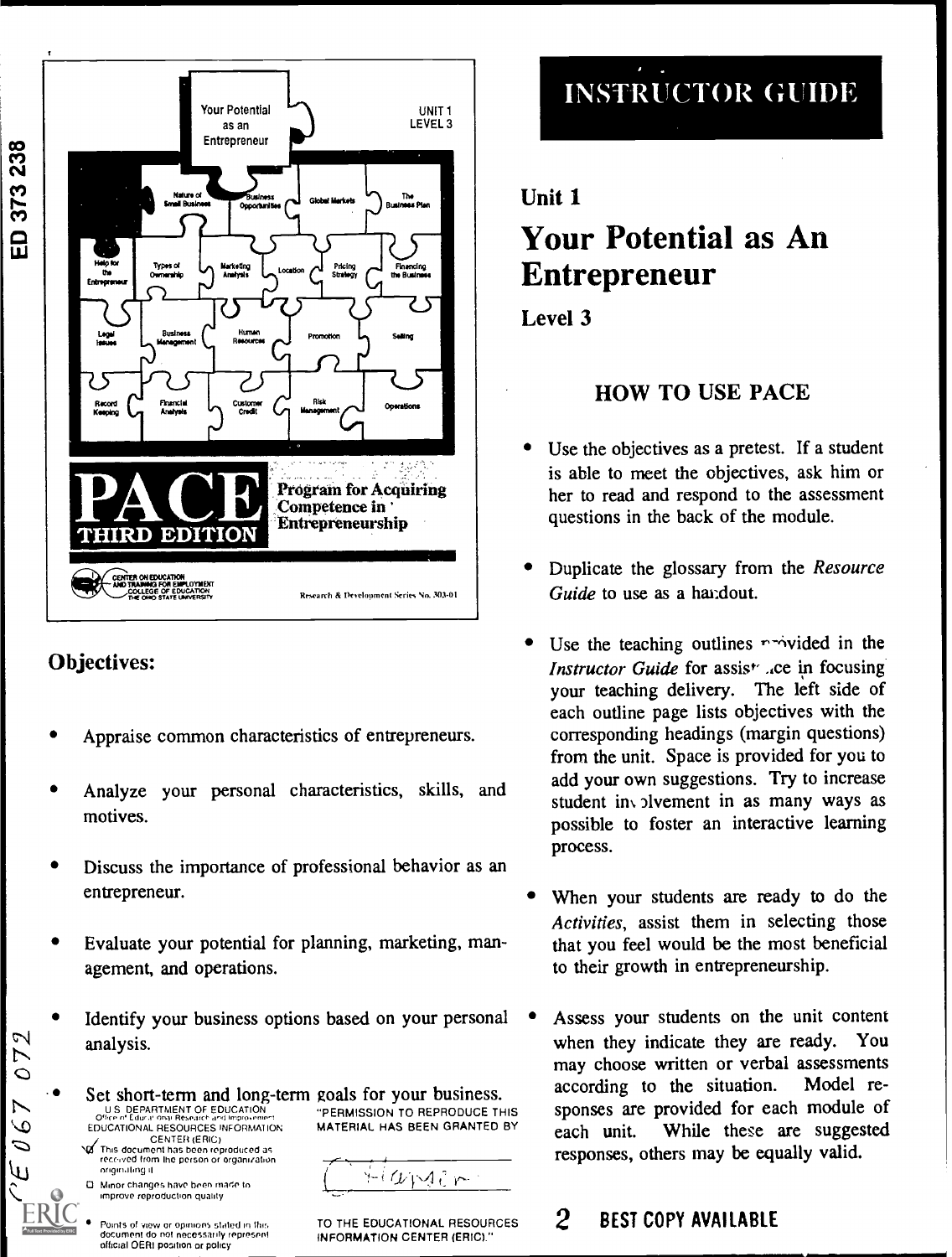l,

 $\bar{a}$ 

 $\Box$ 

| 1. APPRAISE COMMON<br><b>CHARACTERISTICS OF</b><br><b>ENTREPRENEURS</b>                     |                                                                                                                                                                                                                                                                                                                                                                                                                                                                                 |
|---------------------------------------------------------------------------------------------|---------------------------------------------------------------------------------------------------------------------------------------------------------------------------------------------------------------------------------------------------------------------------------------------------------------------------------------------------------------------------------------------------------------------------------------------------------------------------------|
| What do we know about entrepre-<br>neurial characteristics?                                 | Have students assess the personal characteristics of entrepre-<br>neurs. Help them complete the list by offering examples of suc-<br>cessful entrepreneurs.                                                                                                                                                                                                                                                                                                                     |
| 2. ANALYZE YOUR PERSONAL<br>CHARACTERISTICS, SKILLS,<br><b>AND MOTIVES</b>                  |                                                                                                                                                                                                                                                                                                                                                                                                                                                                                 |
| What are your personal qualifi-<br>cations for becoming an entre-<br>preneur?               | Create a simple chart to show areas of expertise and skills exhib-<br>ited by entrepreneurs. The instructor could use the table shown<br>in the text as a reference and have students suggest what busi-<br>ness situations require various skills. Highlight the importance<br>of negotiating, selling, motivating, organizing, problem solving,<br>and decision making in business. Use bibliography in the re-<br>source guide to recommend additional readings to students. |
| What are your motives for be-<br>coming an entrepreneur?                                    | Divide the overhead or chalkboard into two columns. For each<br>column, have students list proactive and reactive reasons why<br>people become entrepreneurs. Stress the impact of macroeco-<br>nomic factors (e.g., economic cycles, international events,<br>government regulations, new technological breakthroughs, infla-<br>tion, etc.) for entrepreneurship success.                                                                                                     |
| 3. DISCUSS THE IMPORTANCE<br>OF PROFESSIONAL BEHAV-<br>IOR AS AN ENTREPRENEUR               |                                                                                                                                                                                                                                                                                                                                                                                                                                                                                 |
| What does professionalism mean<br>to the entrepreneur?                                      | Teach students how to improve their appearance, communication<br>skills, body language, manners, and ethics. The instructor could<br>use Barbara Bird's Entrepreneurial Behavior, or John P.<br>Malloy's Dress For Success, as a reference.                                                                                                                                                                                                                                     |
| 4. EVALUATE YOUR POTEN-<br>TIAL FOR PLANNING, MAR-<br>KETING, MANAGEMENT,<br>AND OPERATIONS |                                                                                                                                                                                                                                                                                                                                                                                                                                                                                 |
| What is your potential for decision<br>making and problem solving?                          | Present a case which raises a business problem in management,<br>operations, marketing, finance, etc. The instructor could use any<br>of the works recommended in the resource guide or magazine or<br>newspaper articles to create a simple case. Have students solve<br>the case and comment on their decision-making and problem-<br>solving skills as they relate to the case.                                                                                              |
|                                                                                             |                                                                                                                                                                                                                                                                                                                                                                                                                                                                                 |

 $\overline{3}$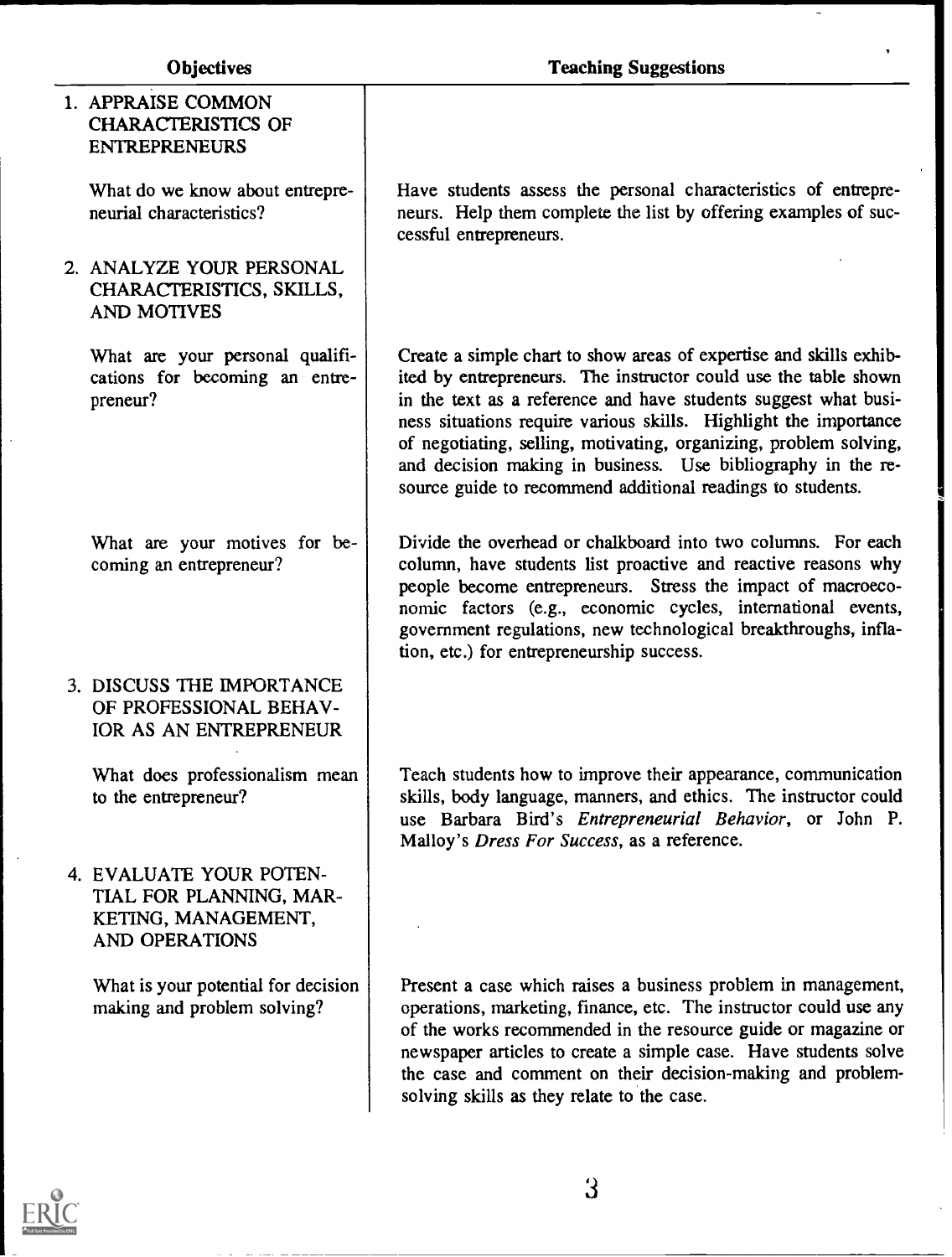| <b>Objectives</b> |                                                                                   | <b>Teaching Suggestions</b>                                                                                                                                                                                                                                                                                                                |  |
|-------------------|-----------------------------------------------------------------------------------|--------------------------------------------------------------------------------------------------------------------------------------------------------------------------------------------------------------------------------------------------------------------------------------------------------------------------------------------|--|
|                   | What kinds of decisions do entre-<br>preneurs make?                               | Have students make a list of business areas where entrepreneurs<br>make decisions on a day-to-day basis. Then, add more detailed<br>information to each area as students develop their ideas (e.g.,<br>financial decisions: credit, form of ownership, expansion, capi-<br>tal, fixtures, cash flow, etc.)                                 |  |
|                   | 5. IDENTIFY YOUR BUSINESS<br>OPTIONS BASED ON YOUR<br>PERSONAL ANALYSIS           |                                                                                                                                                                                                                                                                                                                                            |  |
|                   | How can personal analysis help<br>appropriate<br>business<br>identify<br>options? | Explain to students the importance of self-assessment. Lead stu-<br>dents in a discussion on how they could use personal analysis to<br>identify appropriate business options. If there are business own-<br>ers among students, have them talk about how they came up<br>with their business idea.                                        |  |
|                   | 6. SET SHORT-TERM AND<br><b>LONG-TERM GOALS FOR</b><br>YOUR BUSINESS              |                                                                                                                                                                                                                                                                                                                                            |  |
|                   | Why are goals important?                                                          | Invite a local entrepreneur to talk about his/her personal experi-<br>ences as they relate to goal setting in business.                                                                                                                                                                                                                    |  |
|                   | What goals are necessary to be-<br>come an entrepreneur?                          | This is a good opportunity for creativity. The instructor should<br>briefly indicate different types of goals entrepreneurs set for<br>themselves. Then, have students give examples for each set of<br>goals. Students could use their magazine and newspaper read-<br>ings to illustrate goal setting practices of famous entrepreneurs. |  |

#### MODEL ASSESSMENT RESPONSES

- 1. Three areas of skills needed to be a successful entrepreneur are: (1) communication skills, (2) knowledge/ thinking skills, and (3) physical skills.
- 2. Good communication skills enable you to build relationships and communicate with other people involved in your business such as customers, employees, suppliers, distributors, bankers, and other people in the business community.

Thinking skills and technical knowledge help you manage and organize the functional areas of your business, solve problems and make appropriate decisions..

Physical skills help certain entrepreneurs to perform various manual or physical processes required by their business. Some examples of businesses which require physical skills are landscaping, car repair, painting, hardware retail, etc.

3. Some motives for becoming an entrepreneur are: (1) having a role model such as a relative or friend, (2) identifying business opportunities, (3) displacing events such as financial disruptions or job layoffs, (4) need for extra money, (5) gaining community recognition, and (6) having the personality of a creative and innovative pathfinder.



4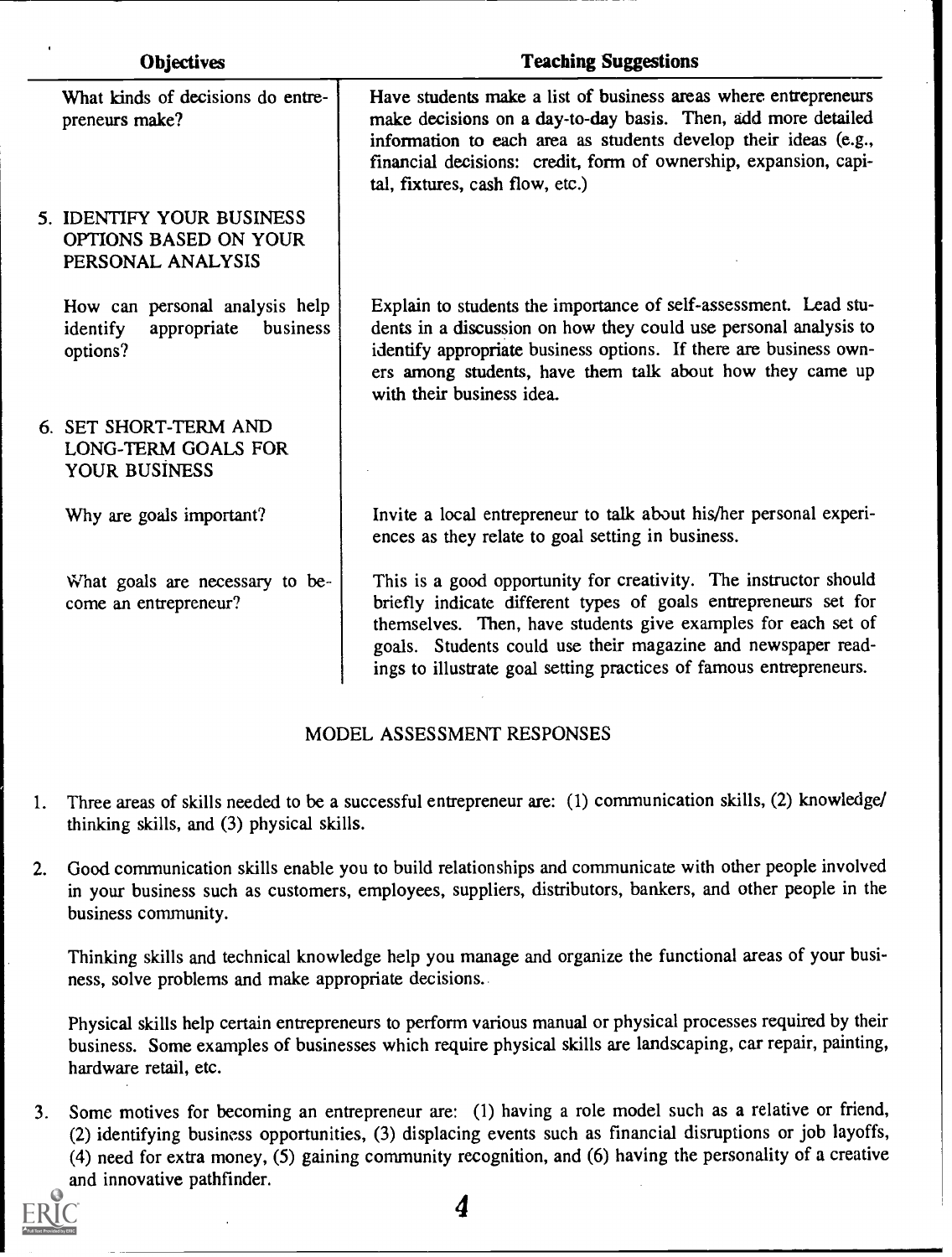- 4. Entrepreneurs make decisions related to each business area (finance, marketing, accounting, operations, human resources, and legal issues). Finance-related decisions concern cash flow from operations, borrowing money from banks and venture capitalists, credit from suppliers, income and expenses, expansion, buying a business, etc. Marketing decisions pertain to advertising expenses, running promotions, pricing, selling plan, marketing a new product, customer credit, etc. Accounting decisions concern record keeping, inventory, hiring an accountant, etc. Human resource decisions are related to hiring, laying off, and training of employees. Operations management decisions concern inventory, suppliers, machinery and equipment, products and services. Finally, entrepreneurs make decisions related to form of ownership, licenses, permits, patents, copyrights, and other legal issues.
- 5. The single most important problem will vary from student to student depending on the selection of business opportunity and personal qualifications. For example, if the student is anticipating a high-technology industry small business, the most important problem could be the shortage of a highly qualified workforce.
- 6. After having evaluated his/her own potential for starting a business, the answers to this question will come in the form of a list of problems the student entrepreneur has dealt with in his/her past experience.
- 7. Entrepreneurs set goals related to their career growth, businesses, families, and finances. Personal goals include further education (e.g., taking management, accounting, finance, computer, or other classes which help entrepreneurs improve their expertise and skills), improvement of communication skills, etc. Entrepreneurs might set business-related goals, such as finding a new office, buying a new facility, researching the market, etc. Financial goals include obtaining a loan, reducing expenses, establishing a line of credit. Family goals target balancing work and spending time with your family.



Incorporates the needed competencies for creating and operating a small business at three levels of learning, with experiences and outcomes becoming progressively more advanced.

Level  $1$  — Understanding the creation and operation of a business.

Level  $2$  — Planning for a business in your future.

Level  $3$  -- Starting and managing your own business.

Self-contained Student Modules include: specific objectives, questions supporting the objectives, complete content in form of answers to the questions. case studies, individual activities, group activities, module assessment references. Instructor Guides include the full text of each student module and lesson plans, instructional suggestions, and other resources. PACE,Third Edition, Resource Guide includes teaching strategies, references, glossary of terms, and a directory of entrepreneurship assistance organizations.

> For information on PACE or to order, contact the Publications Department at the Center on Education and Training for Employment, 1900 Kenny Road, Columbus, Ohio 43210-1090 (614) 292-4353, (800) 848-4815.

Support for PACE, Third Edition provided in whole or in part by:

International Consortium for Entrepreneurship Education and International Enterprise Academy Center on Education and Training for Employment

The Ohio State University

The Coleman Foundation

Center for Entrepreneurial Leadership Inc. Ewing Marion Kauffman Foundation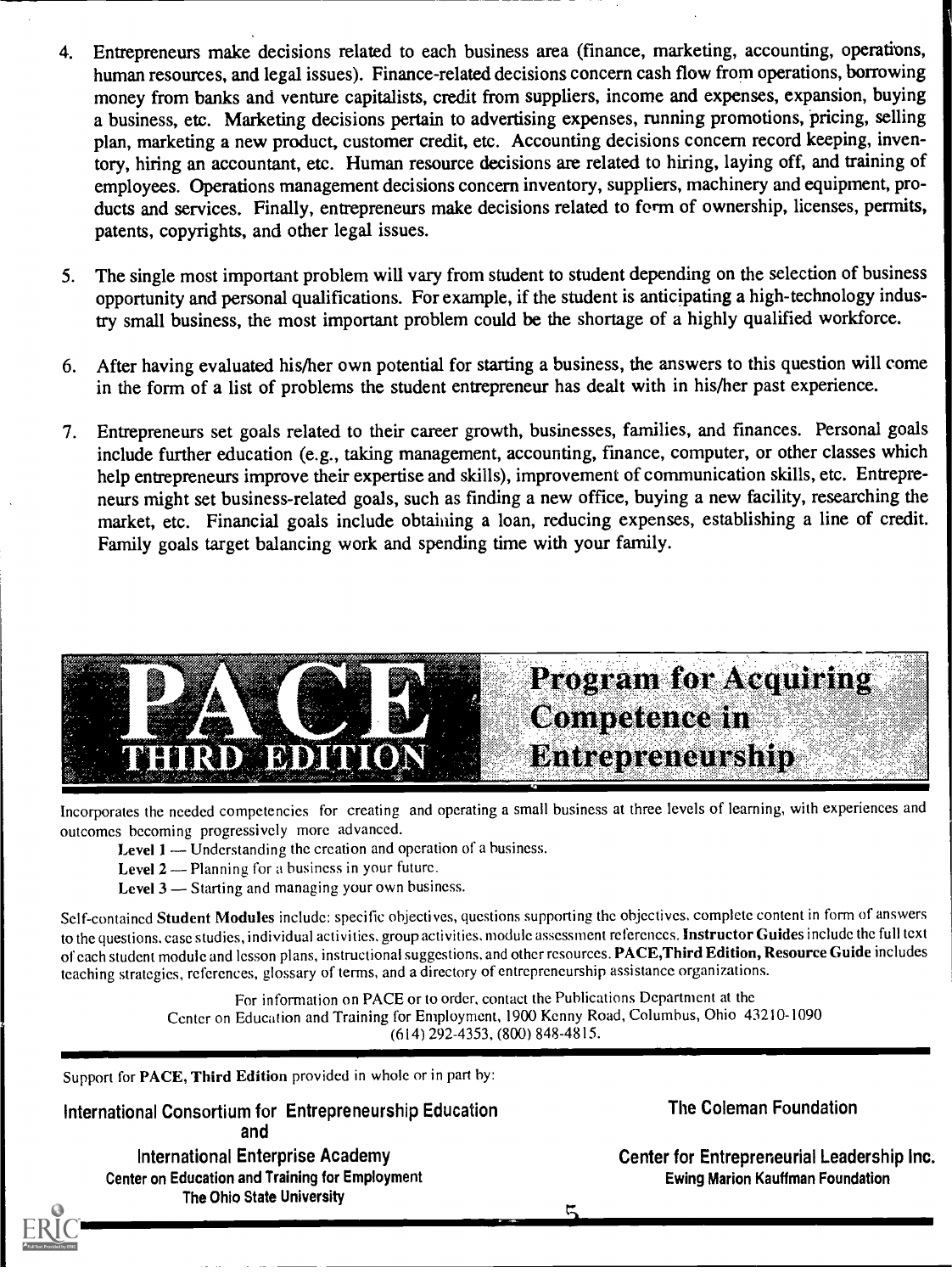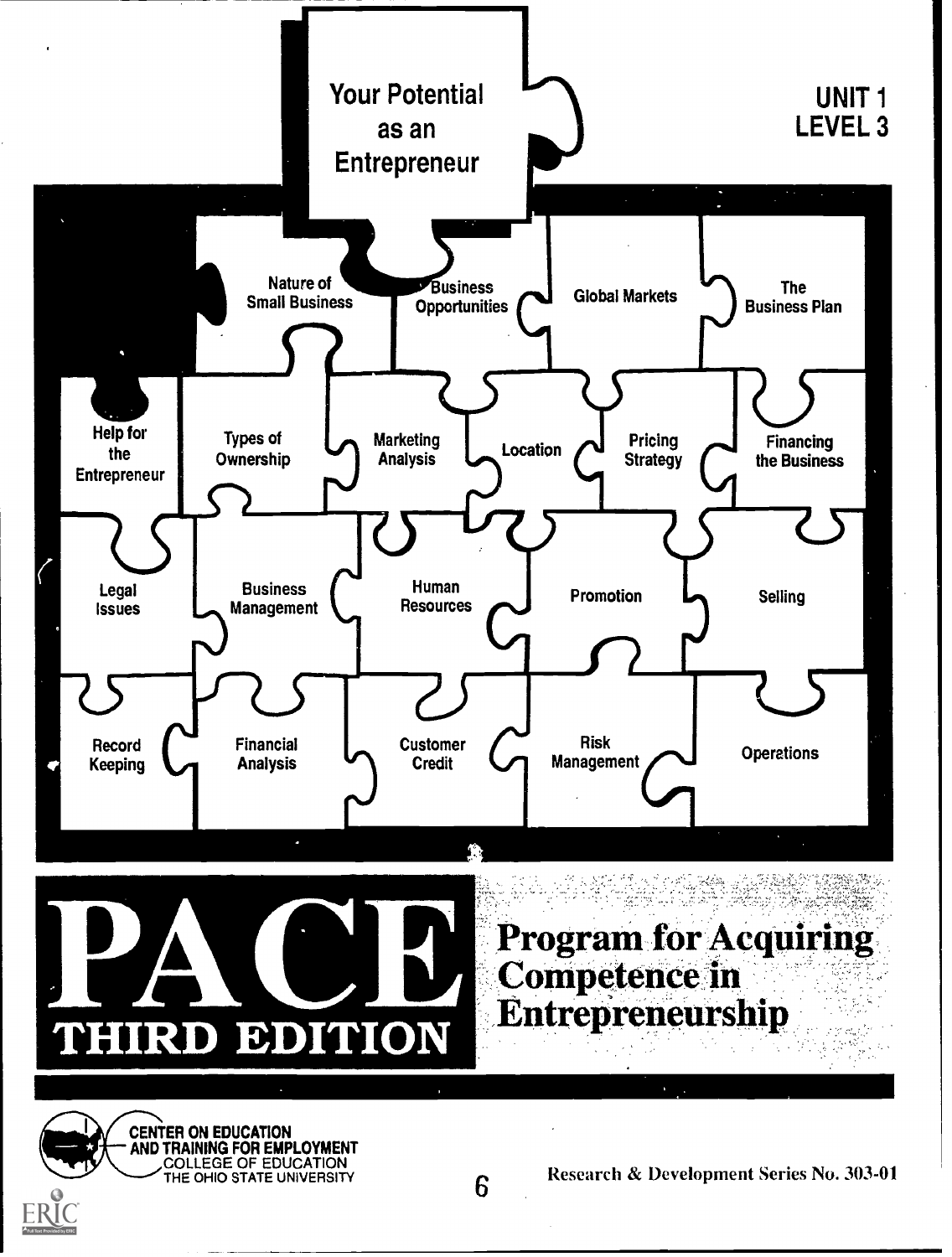# YOUR POTENTIAL AS AN ENTREPRENEUR

# BEFORE YOU BEGIN . . .

- 1. Consult the Resource Guide for instructions if this is your first PACE unit.
- 2. Read the What are the Objectives for this Unit on the following page. If you think you can meet these objectives now, consult your instructor.
- 3. These objectives were met in Level 1 and Level 2:

Level 1

- Define entrepreneurship.
- Identify characteristics, aptitudes, and skills of successful entrepreneurs.
- Describe careers you would like to be involved in during your lifetime.
- Compare the advantages of owning a business versus working for someone.
- Establish the importance of setting goals.
- Assess your aptitudes and skills.
- Assess your potential to become an entrepreneur.

Level 2

- Describe typical entrepreneurial characteristics. ó
- Identify your entrepreneurial aptitudes and skills.
- Describe professionalism as it relates to being an entrepreneur.
- Determine the motives for starting your own business.
- Evaluate the different types of business opportunities that relate to your own skills.
- Apply the goal-setting process to career planning.
- 4. Look for these business terms as you read this unit. If you need help with the meanings, ask your instructor for a copy of the PACE Glossary contained in the Resource Guide.

Entrepreneurship Long-term goals

Entrepreneurs Professionalism<br>
Entrepreneurship<br>
Short-term goals



7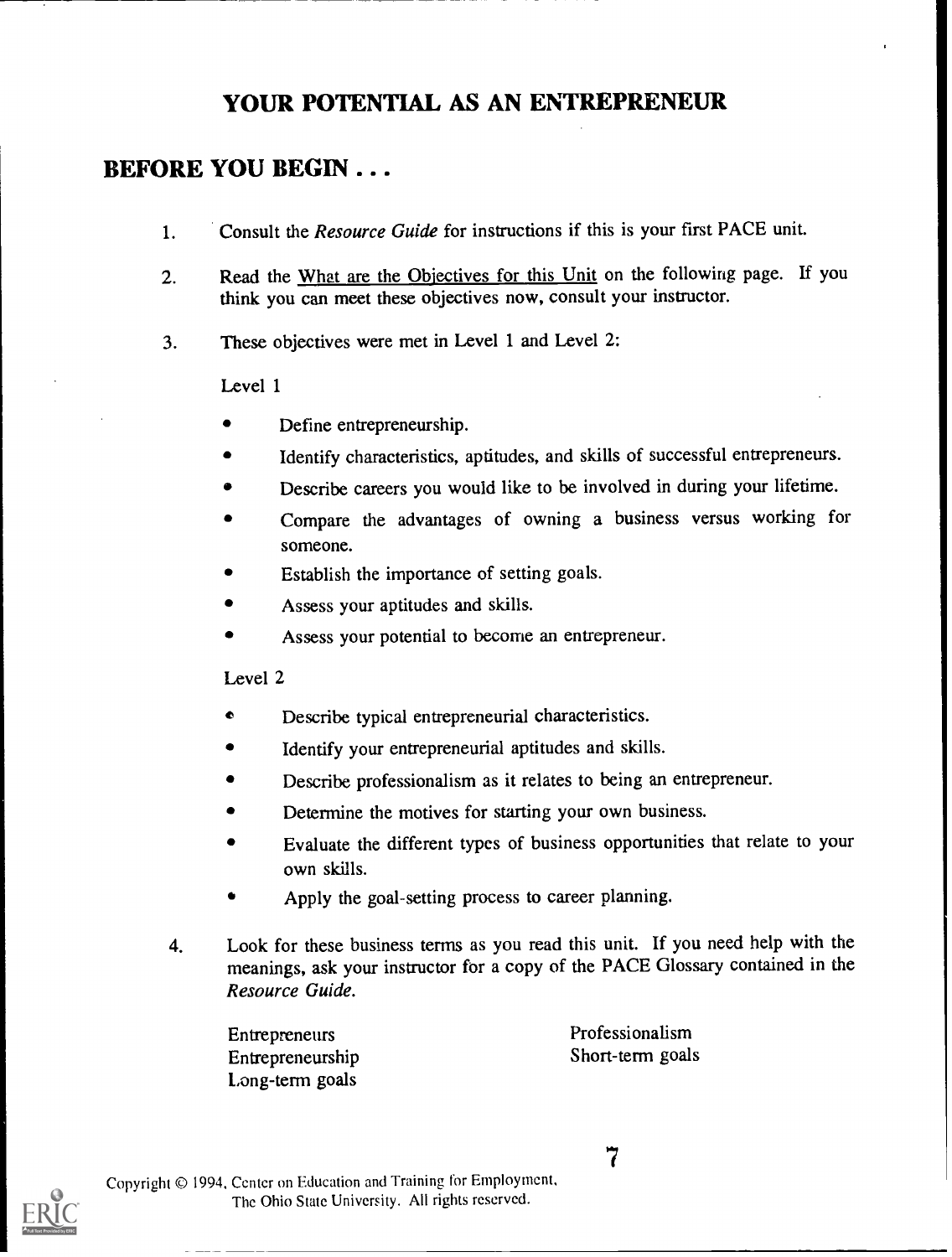### YOUR POTENTIAL AS AN ENTREPRENEUR

# WHAT ARE THE OBJECTIVES FOR THIS UNIT? Upon completion of this unit you will be able toappraise common characteristics of entrepreneurs, analyze your personal characteristics, skills, and motives, discuss the importance of professional behavior as an entrepreneur, evaluate your potential for planning, marketing, management, and operations, identify your business options based on your personal analysis, and set short-term and long-term goals for your business.

## WHAT IS THIS UNIT ABOUT?

The skills and motives of entrepreneurs are among the most important elements in the success of a new business venture. Before examining the types of business opportunities available, a would-be entrepreneur should evaluate his or her personal strengths and weaknesses and his and her motives starting a new business. By examining all the hats an entrepreneur must wear, a wouldbe entrepreneur can begin identifying early business areas in which he or she might require additional assistance.

Many different decisions are involved in selecting a type of business opportunity. For example:

- What products or services does the potential entrepreneur have the experience to provide?
- What will be the method of marketing these products and services?
- What resources (human and financial) will be used by the would-be entrepreneur?

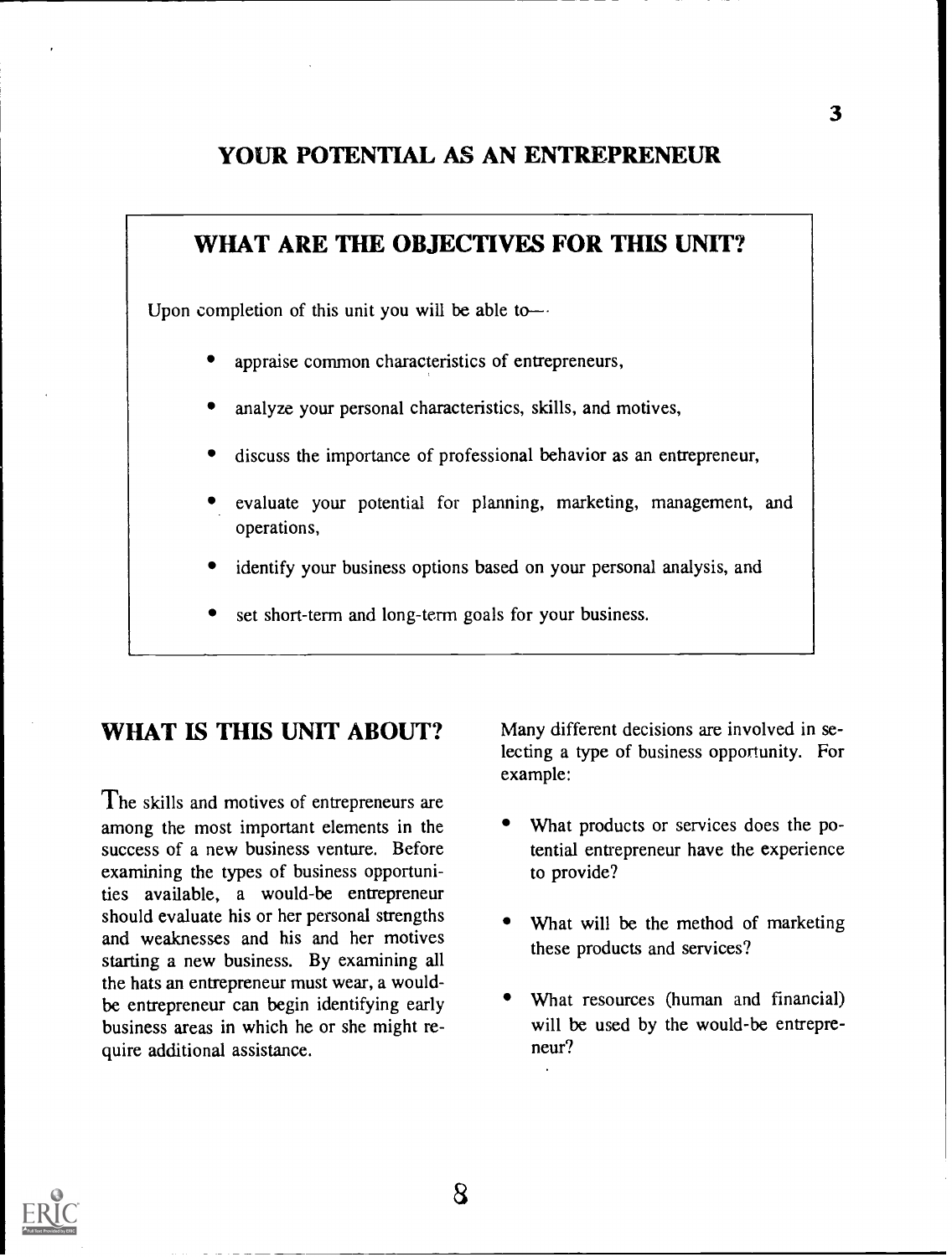Each of these decisions will be based on the skills and motives of the entrepreneur, as well as the availability of opportunity, capital, and other resources. The best business for you is the one that makes use of and maximizes your assets and minimizes your weaknesses. Also, most successful entrepreneurs have had previous experience in the field of activity in which they choose to start a business.

The purpose of this unit is to help you analyze your entrepreneurial potential. You will consider the characteristics and skills commonly held by entrepreneurs and assess professional behavior in context of entrepreneurial success. You will then assess your characteristics, skills, and motives for becoming an entrepreneur. This self-analysis will include evaluating the ability to make decisions, solve problems, plan, and manage the functional areas of business. A final analysis of your business options will lead you to determining long- and short-term goals for becoming an entrepreneur.

### WHAT DO WE KNOW ABOUT ENTREPRENEURIAL CHARACTERISTICS?

Numerous studies have been conducted to determine the characteristics or personality traits frequently found among entrepreneurs. Some of these characteristics are as follows:

- High achievers
- Reasonable risk-takers
- Tolerance for ambiguity
- Type A behavior
- Self-confidence
- Goal-oriented
- Intelligent
- Action-oriented
- Casehardened
- Innovative
- Competitive, aggressive

Throughout his or her career, the entrepreneur is faced with some very demanding responsibilities. Work and non-work roles must be prioritized, relationships must be developed and nurtured, and he or she must deal with risk. It takt s a person with very distinct characteristics and unique skills to manage the lifestyle entrepreneurship demands. Perhaps the life of entrepreneur Steven Jobs, co-founder of Apple Computer, Inc., best describes the interplay of the characteristics, skills, and responsibilities exemplified by successful entrepreneurs.

From the beginning, Steve Jobs was creative, visionary, and opportunistic. He and Steve Wozniak discovered a mutual interest in electronics while still in high school. After high school, the two went to different colleges, however each eventually dropped out due to impatience and boredom.

Jobs found an outlet for his creative talents by joining Atari. Known as a workaholic

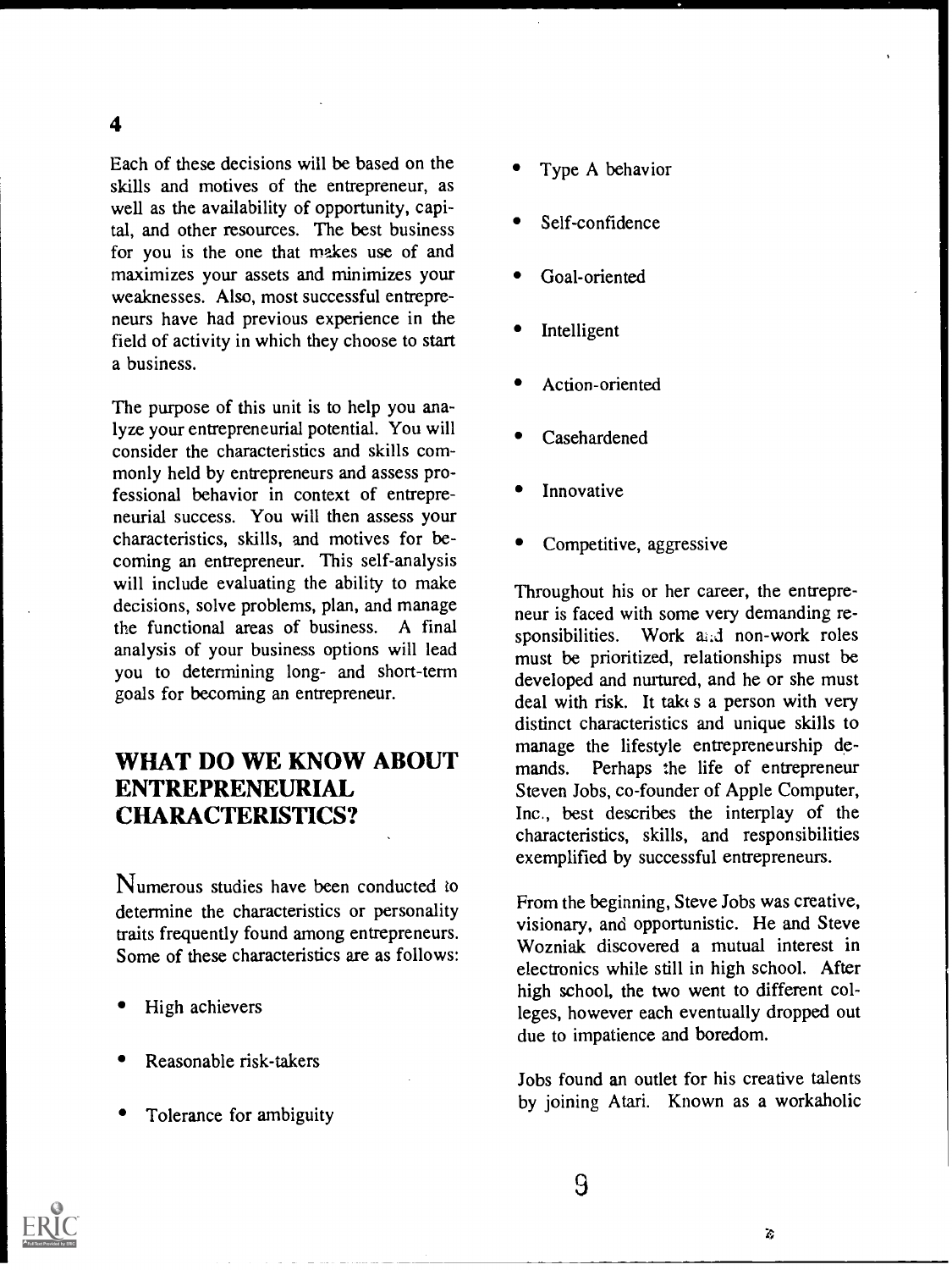and nonconformist, he worked evenings to design the Atari video game "Breakout". When Wozniak, who had gone to work for Hewlett-Packard, discovered what Jobs was doing, he contacted him and they rekindled

their friendship. In their spare time they developed a printed circuit board and designed a computer. They believed there was tremendous potential for a small "personal" computer. Jobs' vision was a computer "for the masses." Hoping to sell their circuit board and their "personal computer" idea, they approached Hewlett-Packard. But H-P dismissed the idea as having too little market potential.

Undaunted by H-P's verdict, Jobs the risktaking, action-oriented entrepreneur, pushed ahead refining his ideas and computer. Still working from his garage, he and Wozniak built and sold the first "Apple" to a friend in 1976 for \$589.00. This led to additional orders for 100 of the little machines.

The demand for these computers proved to be so explosive that Jobs was quickly forced to consider how he might create and manage a company to meet this demand. At this stage, Jobs had to consider providing leadership and management to a new business. He also had to learn how to establish critical relationships with people and organizations needed for continued success. Learning from daily mistakes, he pushed forward establishing relationships with suppliers of capital, parts and services. He quickly capital, parts and services. recognized that while he could provide leadership for the venture, it was growing to fast to manage alone. He recruited professional management help and began to build internal teams to move the business forward.

Apple's manufacturing and administration took up 15 buildings in Silicon Valley. Jobs had successfully taken a good idea and turned it into a wildly successful business. Jobs probably would never have seen this success had it not been for his entrepreneurial characteristics and skills.

5

### WHAT DOES PROFES-SIONALISM MEAN TO THE ENTREPRENEUR?

Another very important ingredient of entrepreneurial success is maintaining a positive professional image. Your physical appearance, how you communicate with others, and how you react to situations contribute to your professional image.

Entrepreneurs are business people who must deal with customers—the general public or other businesses and institutions---on a daily basis. People see you as a symbol of your business. For that reason, it is important to put your best foot forward 24 hours a day.

If you behave unprofessionally, people will view your business in the same way. People prefer to do business with an organization that conducts itself in a professional manner.

The following factors contribute to a professional image:

- Appearance. Your personal appearance and the appearance of employees and your facilities say a lot to people about the quality of your goods and services.
- Speech. Your choice of words and the use of those words create an impression of your abilities and attitudes.

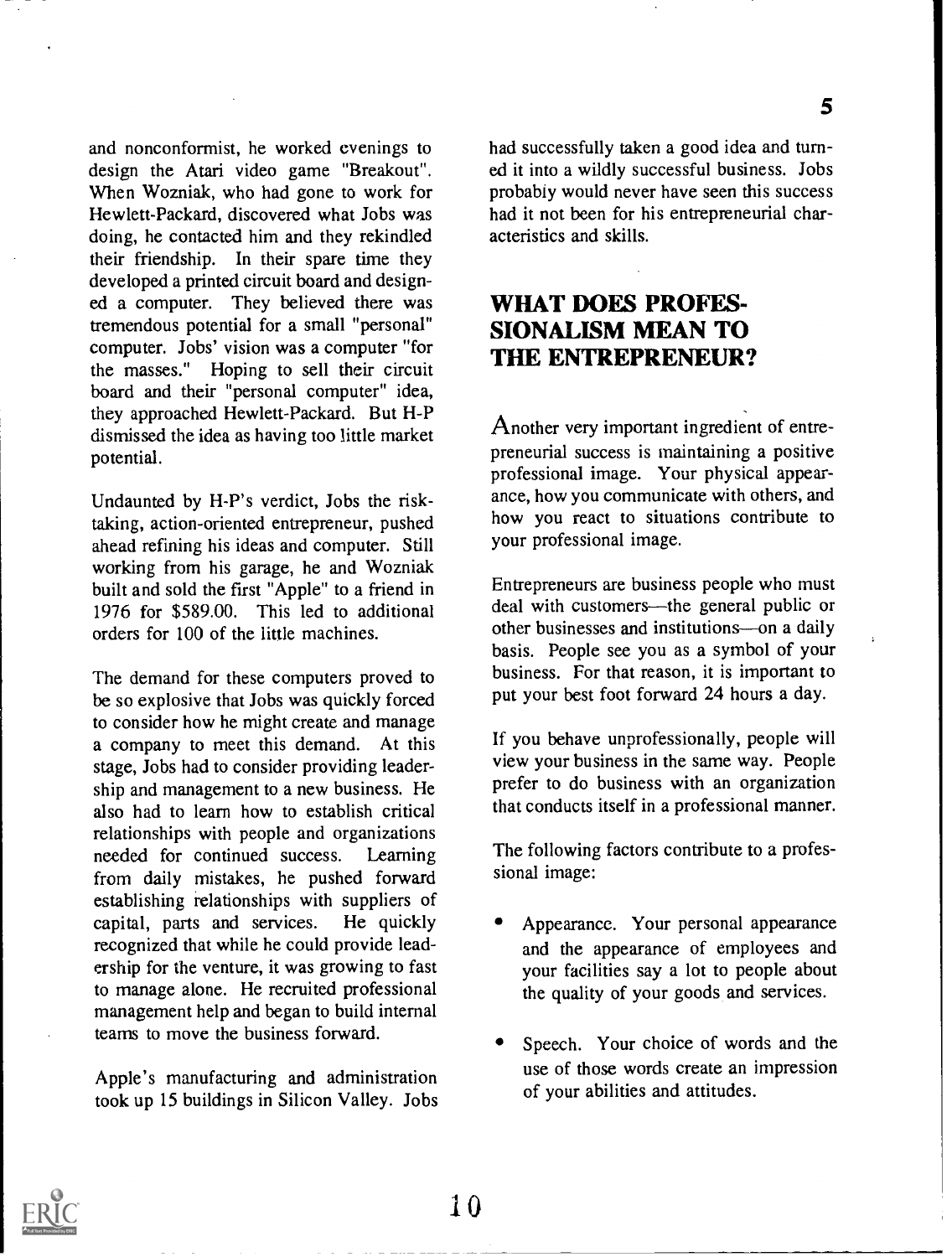Writing. Like speech, written messages and letters also leave an impression on people. Writing clear, logical, persuasive, and grammatically correct communications leaves a good impression.

6

- Etiquette. Your manners tell people a lot. Showing common courtesies and politeness are a must in dealing with the public.
- Integrity. People do business with people they believe they can trust to be fair and dependable.
- Ethics. High ethical standards, or holding a high standard of what is morally right earns respect, trust, and business.

Recall the business people you have dealt with who are positive and negative examples of each of these factors. Do you remember how this effected your image of the business?

# WHAT ARE YOUR PER-SONAL QUALIFICATIONS FOR BECOMING AN ENTREPRENEUR?

There are a number of personality traits, aptitudes, skills, knowledge attainment, and experiences among entrepreneurs. To help you evaluate your potential for becoming an entrepreneur, consider these three areas: communication skills, knowledge/thinking skills, and physical skills (see Figure 1). As each is discussed, take an accurate look at yourself. What skills do you current possess? What skills would you like to develop? What skills do you need as an entrepreneur?

Good communication skills. often referred to as people skills, are needed for success in the business world. These include such the business world. skills as those that enable you to build relationships and communicate with others. Competence in these two areas is required to deal successfully with suppliers, customers,<br>employees, and the community. Specific employees, and the community. tasks that involve people skills are

| <b>Areas of Expertise/Skills</b> |                           |                 |  |  |  |  |
|----------------------------------|---------------------------|-----------------|--|--|--|--|
| Communication Skills             | Knowledge/Thinking Skills | Physical Skills |  |  |  |  |
| Human relations                  | Organization              | Dexterity       |  |  |  |  |
| Negotiating                      | Problem solving           | Endurance       |  |  |  |  |
| Persuasion                       | Decision making           |                 |  |  |  |  |

#### Figure I. Areas of expertise/skills

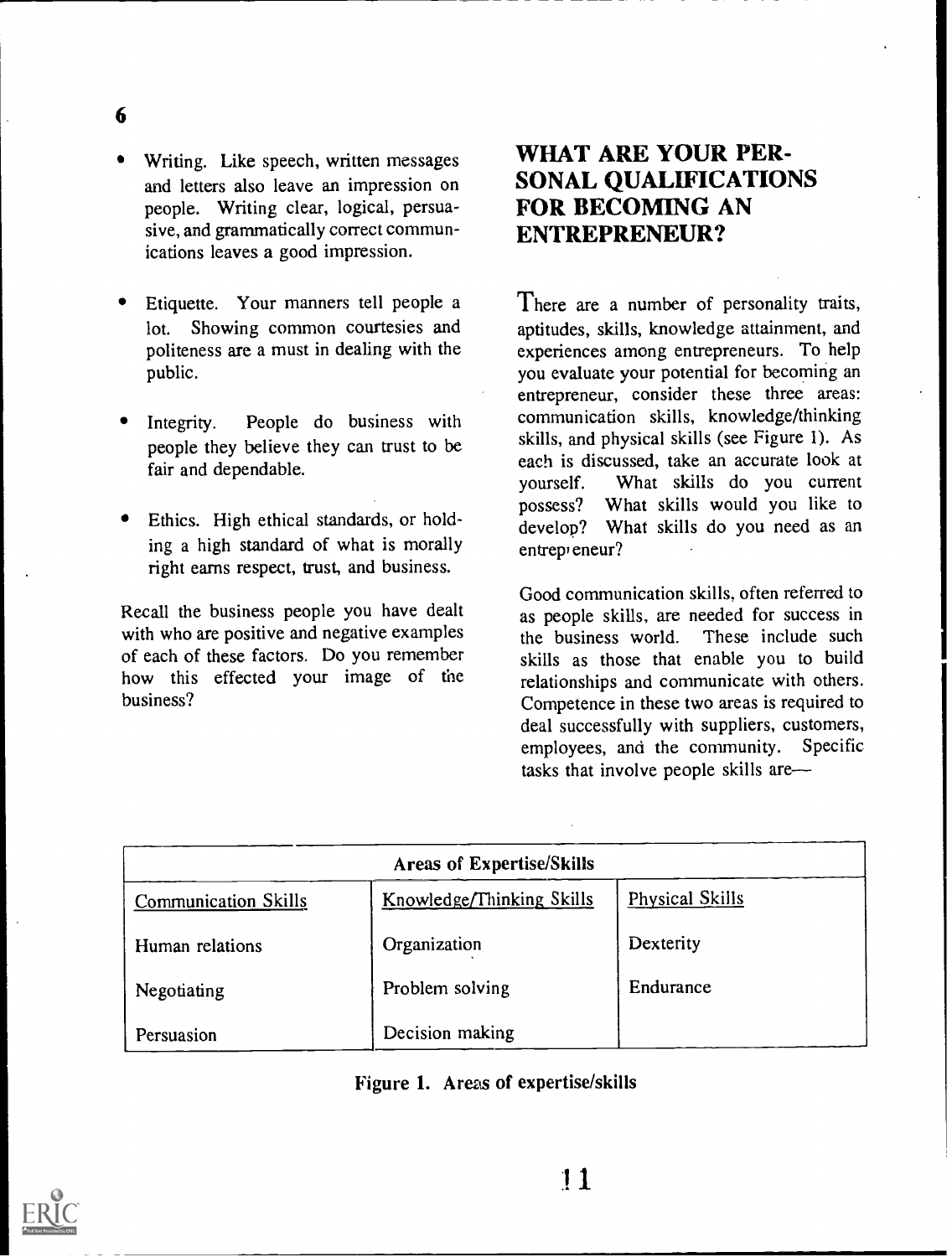- Initiating and building long-term relationships based upon trust
- Negotiating
- Selling
- Motivating

Being an entrepreneur also demands certain • Role models. thinking skills and technical knowledge skills. For example, all business endeavors require that you be competent in:

- organizing,
- problem solving, and
- decision making.

The business you choose will likewise require specific technical knowledge. For instance, running a landscaping service requires knowledge of plants, fertilizers, maintenance techniques, and the affects of weather.

A third skills area is physical skills. Many types of businesses require the ability to perform certain manual or physical processes. Using the landscaping example, if you are going to start such a business you need to be able to plant trees and shrubs, prune trees, mow lawns, build retaining walls, and so on.

In addition to people, knowledge/thinking, and physical skills, another qualification needed to be successful in a business is experience. The chances of being successful at starting a business are much greater if you have experience in the area of business. Knowing your product or service and your market is imperative.

# WHAT ARE YOUR MO-TIVES FOR BECOMING AN ENTREPRENEUR?

What motivates people to become entrepreneurs? Some of the most common reasons are as follows:

- Having an relative or friend involved in small business enterprise can motivate you to try entrepreneurship. This person serves as a role model. By talking with and observing this person, you see first hand what being in business for yourself is all about.
- Opportunities. Sometimes people identify what they believe to be a good business opportunity. They see a need in the marketplace that is going unmet and they believe they can fill that need.
- Displacing events. Many people have their financial support system disrupted and discover going into business as a way to meet their financia. needs. Examples of displacing events are job layoffs, divorce, and the death of a supporting spouse.
- Need for extra money. A lot of people have started part-time businesses in order to supplement their income.
- Community position. Oftentimes being in business for yourself offers a certain "status" within the community. Some people value this special place in the community.

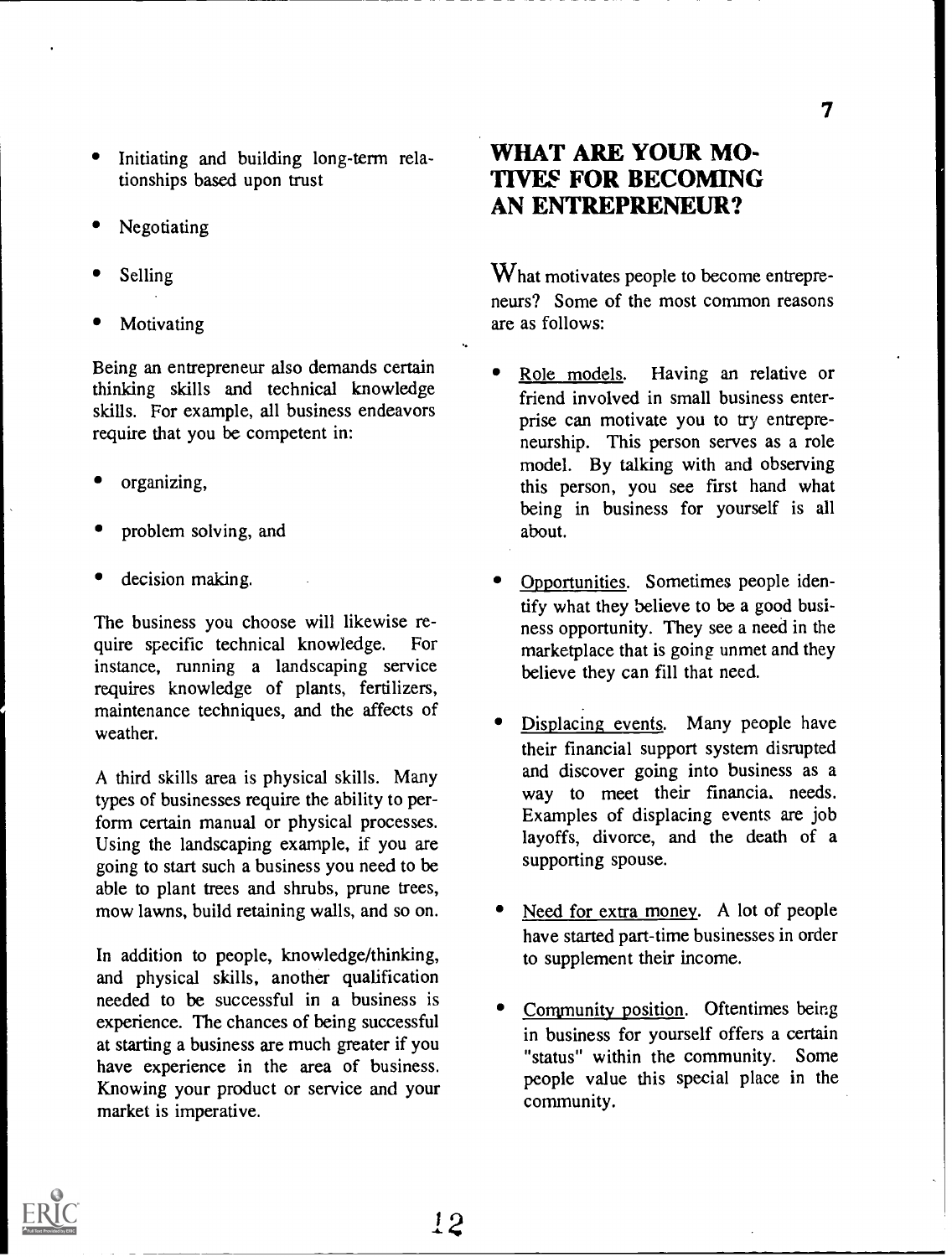- 8
- Pathfinder. Some people are driven to be on the "cutting-edge." They enjoy breaking new ground, pioneering new and better ways to make a product or provide a service. For them, entrepreneurship gives them the freedom to explore these new ideas.

Take time to explore your motives for becoming a business owner. What personal need or needs do you wish to fulfill? Ask yourself if being an entrepreneur will meet these needs. Make sure you become an entrepreneur for the right reasons.

### WHAT IS YOUR POTENTIAL FOR DECISION MAKING AND PROBLEM SOLVING?

Analyzing information and data, pinpointing problems and sources of the problems, and figuring out ways to solve problems are some of the thinking skills related to success as an entrepreneur. Another important thinking skill is the ability to make decisions based on the information or data you have analyzed, the problem you have identified, and the alternate solutions you have come up with. You may not have been born with these skills, or they may not be easy for you, but they can definitely be developed.

Right now you may be faced with one of the most important decisions of your life. Should you start your own business? Should you become an entrepreneur? You have already begun to identify what is needed to be successful in business. You have also given some thought to how well you measure up.

### WHAT KINDS OF DECISIONS DO ENTREPRENEURS MAKE?

Perhaps you are unsure about the kinds of decisions entrepreneurs must make. The following questions addre, 'opics common to entrepreneurs and serve to give you a better idea. Do not expect to be able to answer these questions now; however, by considering them, you will be more aware of the kinds of things with which entrepreneurs must deal. This information is adapted from the Small Business Administration's Small Marketer's Aid.

#### **MONEY**

- Have you saved any money?
- Do you know how much money you will need to get your business started?
- Have you figured out whether you could make more money working for someone else?
- Have you determined how much of your own money you can put into the business?
- Do you know how much credit you can get from your suppliers—the people from whom you will buy?
- Do you know where you can borrow the rest of the money needed to start your business?

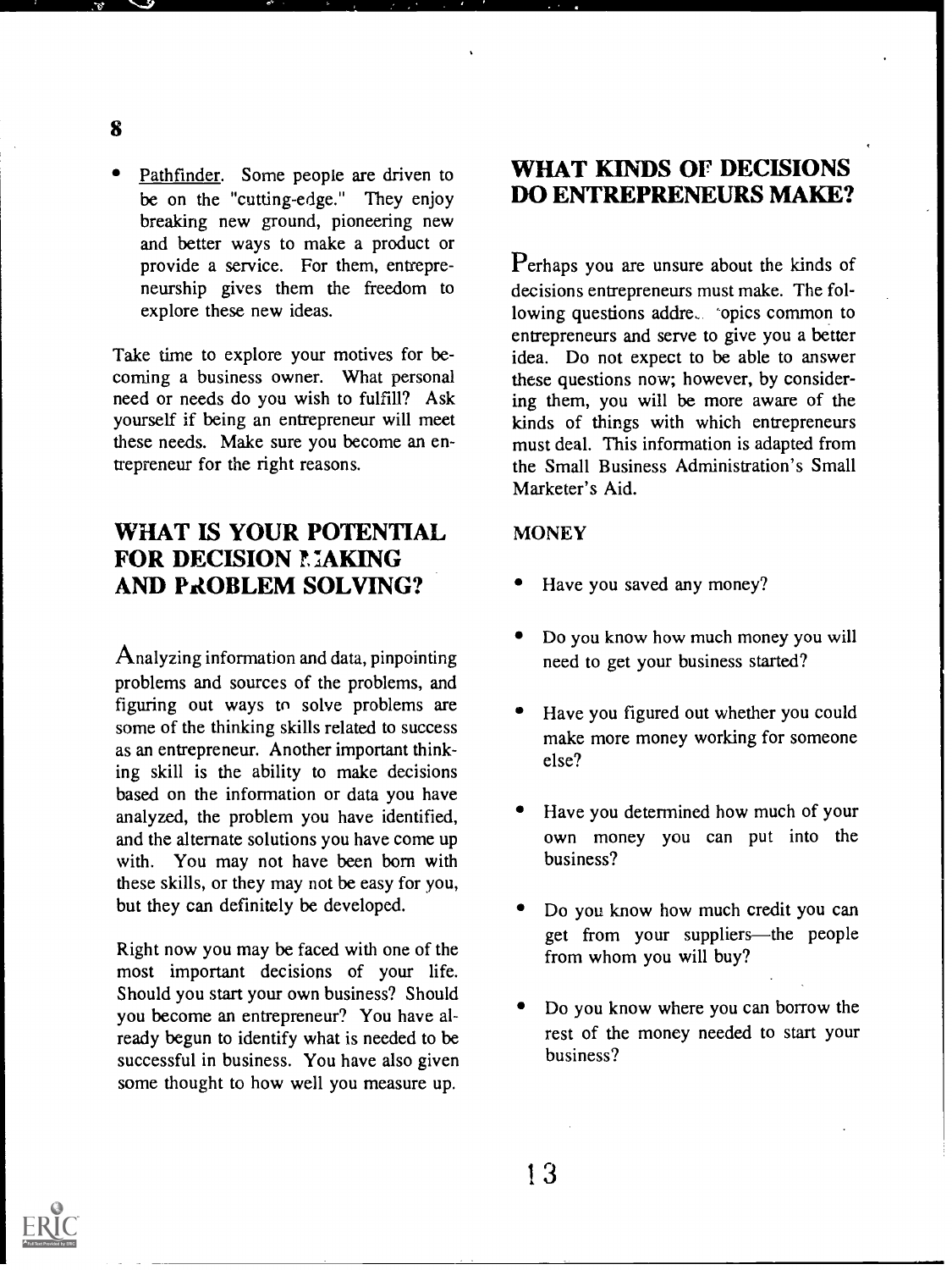- Have you figured out your expected net income per year from the business? (Include your personal salary and profit on the money you put into the business.)
- Can you live on less than this so that you can use some of it to help your business grow?
- Have you talked to a banker about your plans?

#### SELLING

- Have you decided on a selling plan?
- Do you know how to get customers to buy?
- Have you thought about the selling techniques that make customers want to buy?

#### EMPLOYEES

- If you need to hire someone to help you, do you know where to look?
- Do you know what kind of person you need?
- Do you now how much to pay?
- Do you know what benefits to provide?
- Do you have a plan for training your employees?

• Do you have a work plan for yourself and your employees?

#### CUSTOMER CREDIT

- Have you decided if you will accept customer credit?
- Do you know the good and bad points about joining a credit card plan?
- Can you tell a "deadbeat" from a "good credit" customer?
- Have you talked with other business owners in the area about what they think of your business?
- Have you talked with suppliers about credit?
- Have you talked to a lawyer about credit?

#### ADVERTISING

- Have you decided how you will advertise, for example, newspapers, posters, handbills, radio, mail?
- Do you know where to get help with your ads?
- Have you watched how other similar businesses get people to buy?

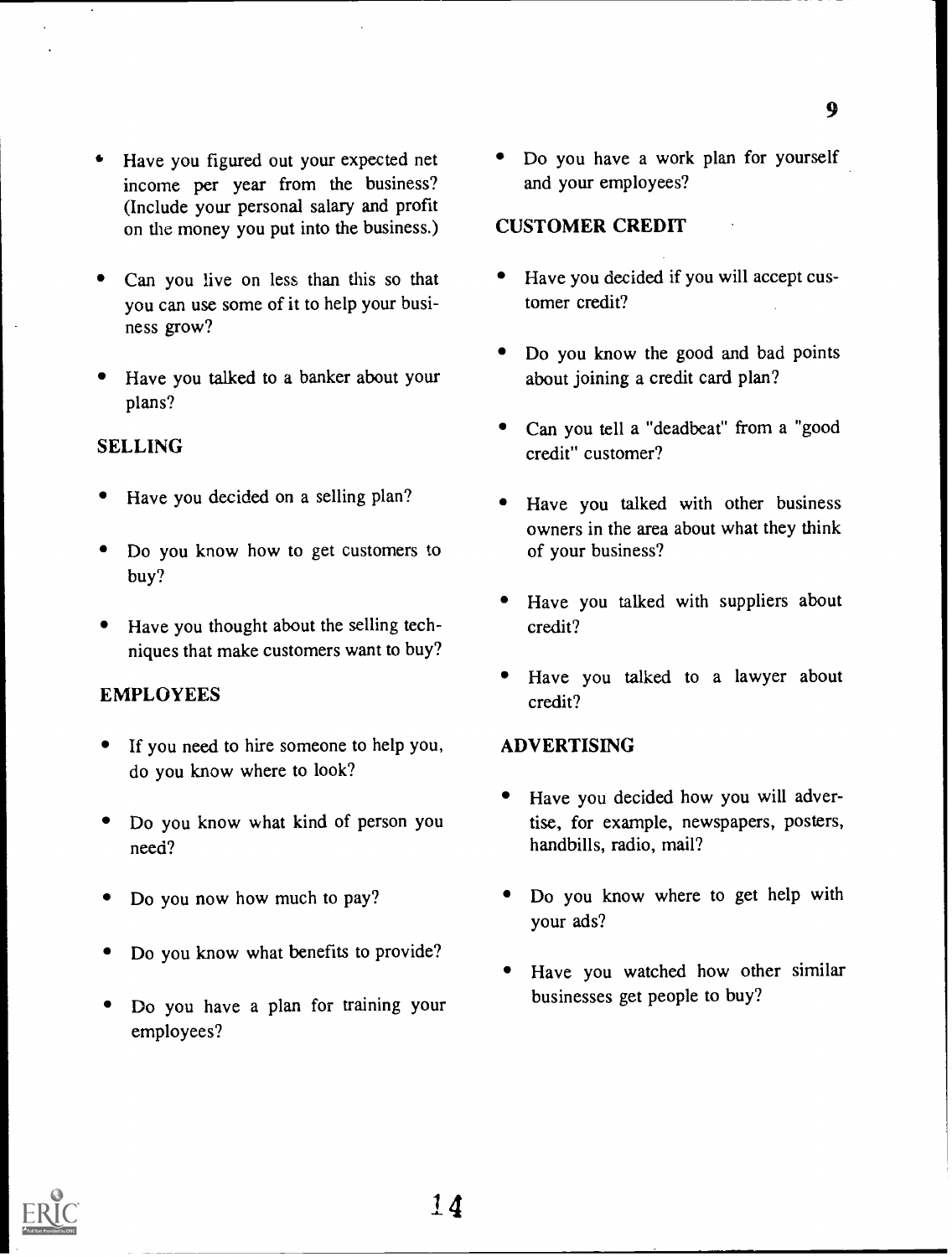### 10

### PRICING

- Can you determine what you should charge for each product or service you sell?
- Do you know what similar businesses charge?

### BUYING

- Do you know how to find out what your customers need?
- Will your inventory records tell you when it is time to reorder and how much to order?
- Will you buy most of your stock from a few suppliers rather than a little from many, so that those you buy from will want to help you succeed?

### BUSINESS PROTECTION

- Have you made plans for protecting your business against thefts, that is, shoplifting, robbery, burglary, and stealing by employees?
- Have you talked with an insurance agent about the insurance you need?

#### BUYING A BUSINESS

Have you made a list of what you like and do not like about buying a business someone else has started?

- Are you sure you know the real reason why the owner wants to sell the business?
- Have you compared the cost of buying the business with the cost of starting a new business?
- Have you talked to a lawyer about it?
- Are the stock, equipment, and fixtures up to date and in good condition?
- Is the building in good condition?
- Will the owner of the building transfer the lease to you?
- Have you talked with other business people in the area to see what they think of the business?
- Have you talked with the company's suppliers?

#### RECORD KEEPING

- Have you planned a system of records that will enable you to keep track of your income and expenses, what you owe other people, and what other people owe you?
- Can you keep track of your inventory so that you will always have enough on hand for your customers, but not more than you can sell?

15

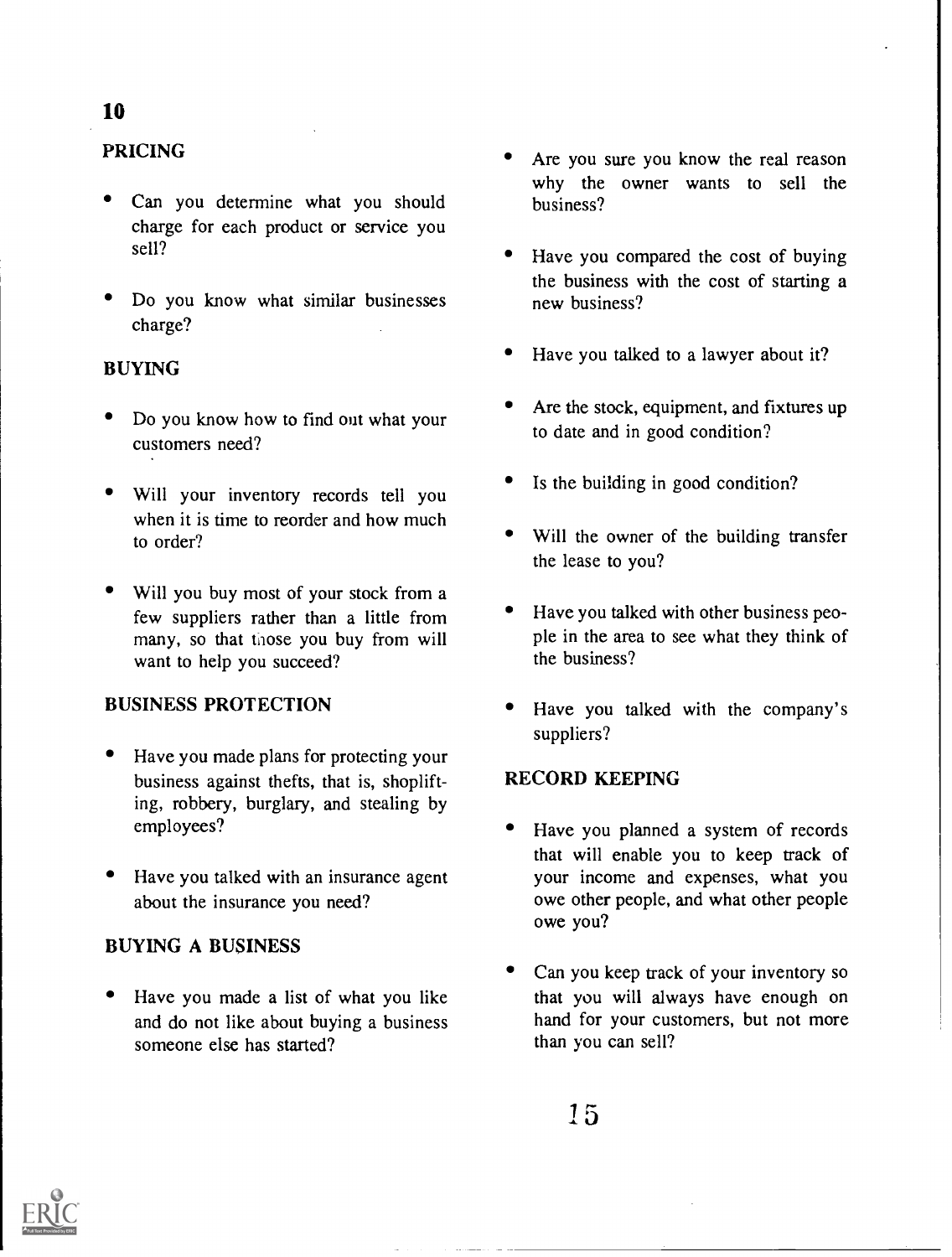- Have you determined how to keep your payroll records and take care of tax reports and payments?
- Do you know what financial statements you should prepare?
- Do you know an accountant who will help you with your records and financial statements?

#### YOUR BUSINESS AND THE LAW

- Do you know the licenses and permits you need?
- Do you know the business laws you have to obey?

#### EQUIPMENT AND SUPPLIES

- Do you know the equipment and supplies you will need and how much they will cost?
- Can you save some money by buying secondhand equipment?

#### MERCHANDISE/SERVICES

- Have you decided what products/services you will sell?
- Do you know the quantity of each product you will need to buy in order to open your business?
- Have you found suppliers who will sell you what you need at a good price?

• Have you compared the prices and credit terms of different suppliers?

#### PARTNER(S)

- Do you know the good and bad points about going into business alone, having<br>a partner, and incorporating your and incorporating your business?
- If you need a partner with money and/or expertise, do you know someone with whom you can get along?
- Do you know a lawyer who you can go for advice and help with the legal papers?
- Have you talked to a lawyer?

#### **CUSTOMERS**

- Do most businesses in your community seem to be doing well?
- Have you tried to find out how well businesses similar to the one you want to open are doing in your community and in the rest of the country?
- Do you know what kind of people will want to buy what you plan to sell?
- Do such people live in the area where you want to open your business?
- Do you feel they need a business like yours?



11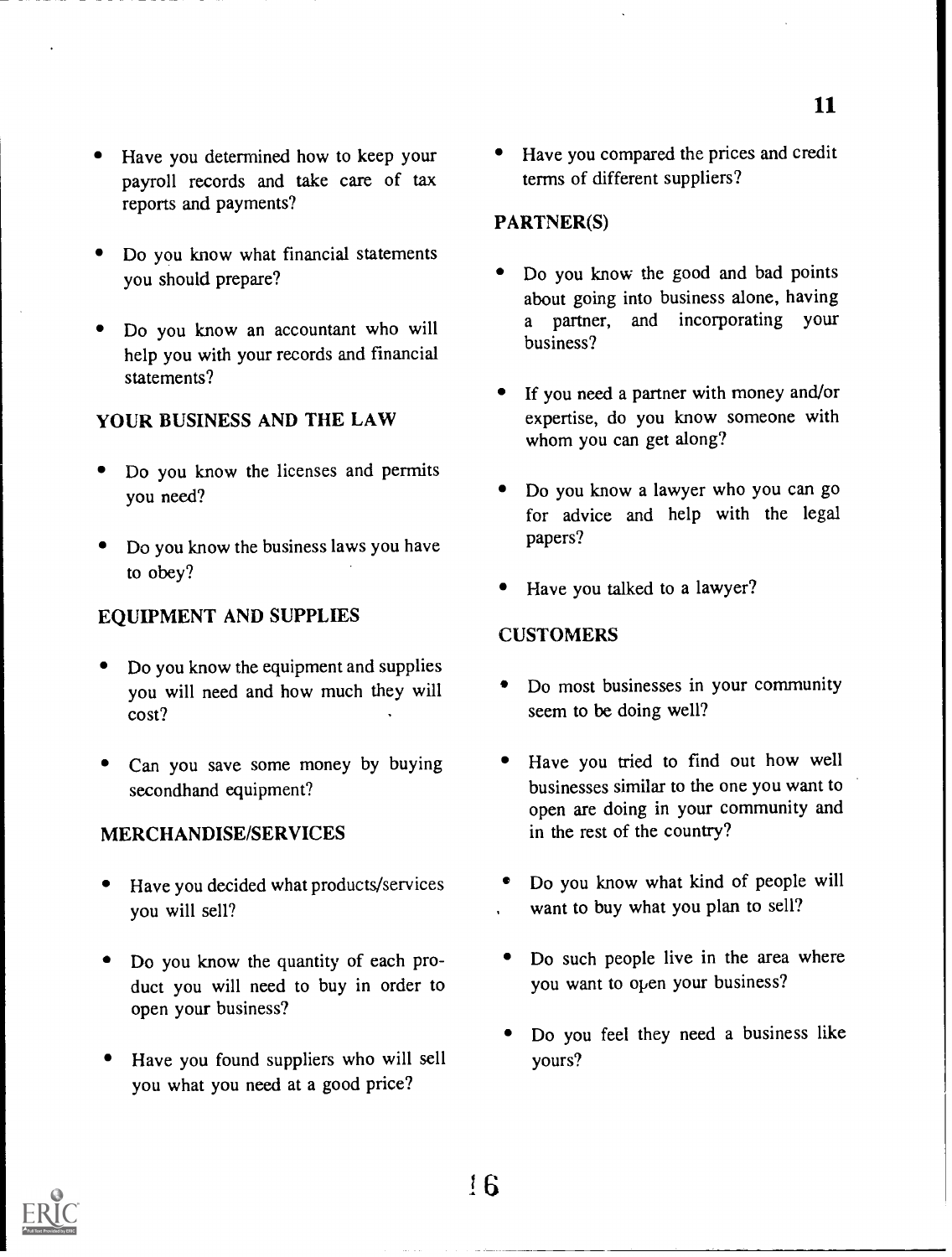- Have you thought about opening a differ-
- ent kind of business or going to another neighborhood?

#### BUILDING FACILITIES

- Have you found a good location for your business?
- Will you have enough room when your business is in operation?
- Can you fix the building the way you want to without spending too much money?
- Will you have adequate parking facilities?
- Have you had a lawyer check the lease and zoning?

# HOW CAN PERSONAL ANALYSIS HELP IDENTIFY APPROPRIATE BUSINESS OPTIONS?

One benefit in experiencing many things is that you will soon discover what you do and do not like to do. This knowledge can then be used to explore different business ideas.

Another approach is to focus on your aptitudes and skills. What did you discover from your personal analysis about your strengths and weaknesses? In exploring business ideas, consider those businesses that capitalize on your strengths.

Do you have particular knowledge and/or expertise as the result of training, formal education, or on-the-job experience? If so, you might want to explore business ideas that would use your knowledge and expertise.

Also, in thinking about business ideas, you would rely on the business contacts you have made. This is the time to ask all kinds of questions. It may help to determine a business suitable for you.

# WHY ARE GOALS IMPORTANT?

One way to describe goal setting is to "begin with the end in mind." This means you should have some idea about where you are going so that you can determine the steps you need to take to get there.

Without goals, it is very easy to fall into the "activity trap." For example, some people are busy all the time. However, because they have no targeted outcomes, they are busy doing the wrong things. The key to accomplishment is not simply to be busy, but to be busy in effective ways.

First decide what is important to you professionally, socially, financially, and in your family life. Once you have established desired outcomes in each of these areas, you can then begin the necessary steps toward reaching your goals.

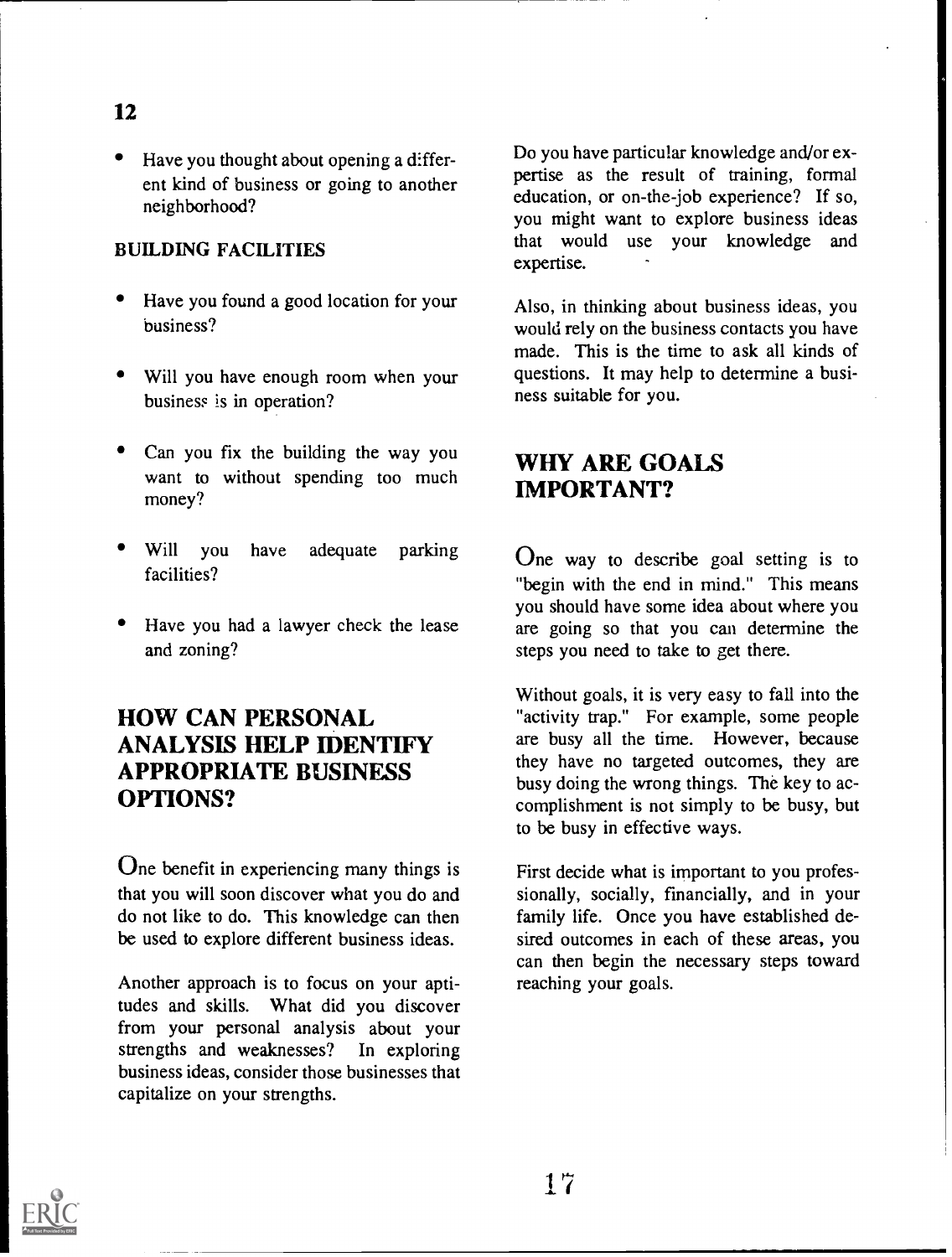

### WHAT GOALS ARE **NECESSARY** TO BECOME AN ENTREPRENEUR?

It is helpful to view goals in terms of how long it takes to accomplish them. Long-term goals are goals you want to accomplish in the long run, probably 5-10 years. These goals are major accomplishments—things that require considerable effort to achieve. Examples of long-term goals are these:

- To own your own business such as a travel agency, machine shop, or restaurant
- To buy a house

To take your family on an extended vacation to tour the western United **States** 

Short-term goals take much less time to accomplish—maybe a few weeks or months or a year. These goals, which are also often called objectives, are the steps you need to take to accomplish your long-term goals. For example, to become the owner of a machine shop might require you to reach the following short-term goals:

- Finish your machinist apprenticeship
- Save a certain amount of money
- Establish a reputation for quality work

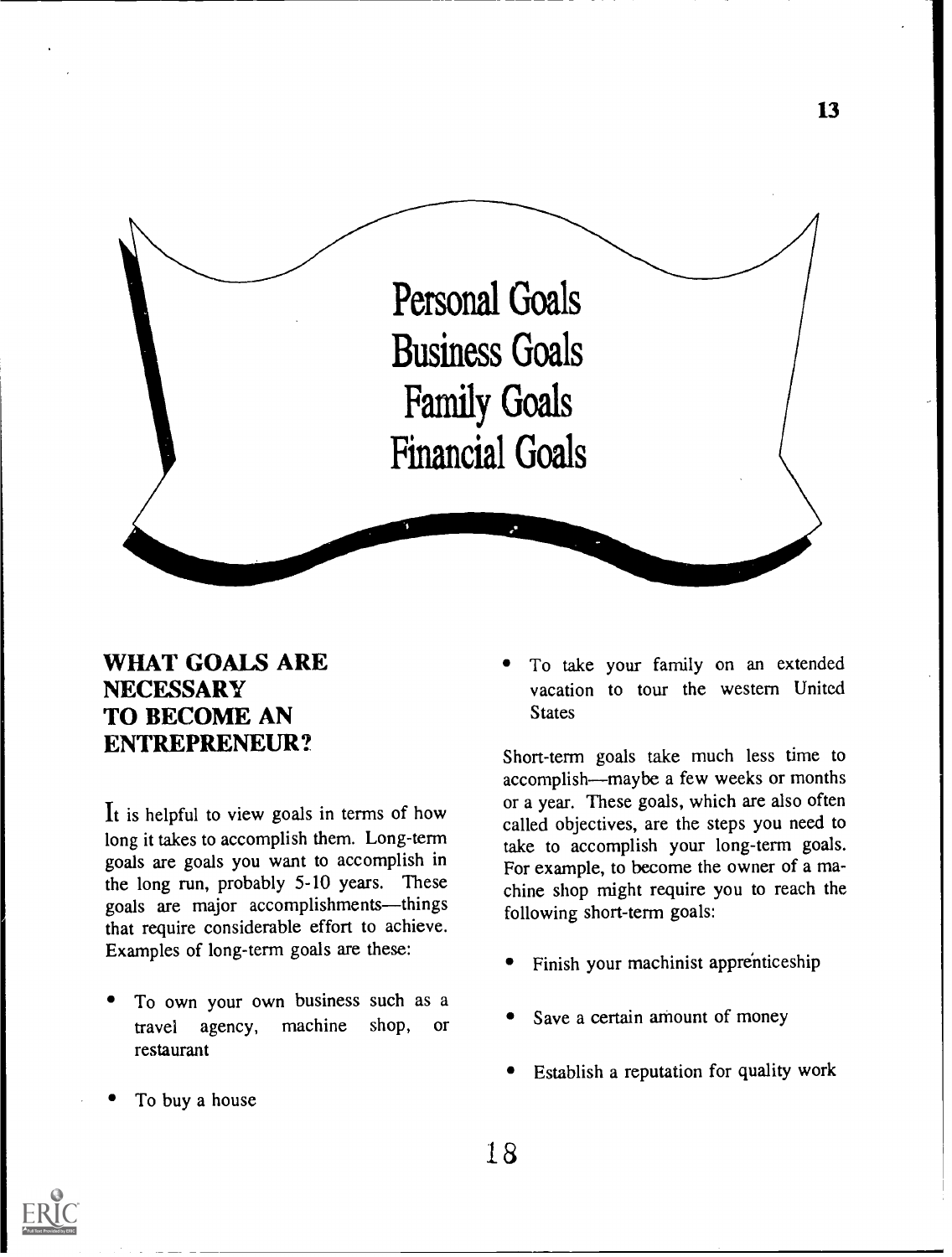Again, short-term goals support long-term goals. A journey really is taken a step at a time. The practicality of thinking in terms of long-term and short-term goals is that it helps you to see what it will take to get to where you want to be and to plan and act accordingly. It also makes the undertaking much more manageable. Although the longterm goal may look overwhelming, when broken down into short-term goals, they become doable.

To become an entrepreneur, you'll most likely need to set personal goals, business goals, family goals, and financial goals. You need to consider what you need to do in each of these areas to prepare yourself for entrepreneurship. Examples of possible goals for each area are as follows:

#### Personal Goals

- Education. Take small-business management classes, technical classes such as accounting, auto repair, computer programming
- Experience. Refine technical skills, sales and management experience
- Communication skills. Develop speaking and writing skills

#### Business Goals

- Find a suitable office
- Build a network of technical assistance
- Find reliable suppliers

Determine the characteristics of the market

#### Family Goals

- Balance work and family so you can spend two evenings and Sunday with the family
- Get the rest of the family involved in the business
- Join a doubles tennis league with your spouse that also allows you to build business relationships

#### Financial Goals

- Save for equipment for the business
- Obtain a Small Business Administration loan
- Establish a line of credit

Your journey to become an entrepreneur will go more smoothly and with more chance of success if you consider all areas of your life and how they will be affected by the business.

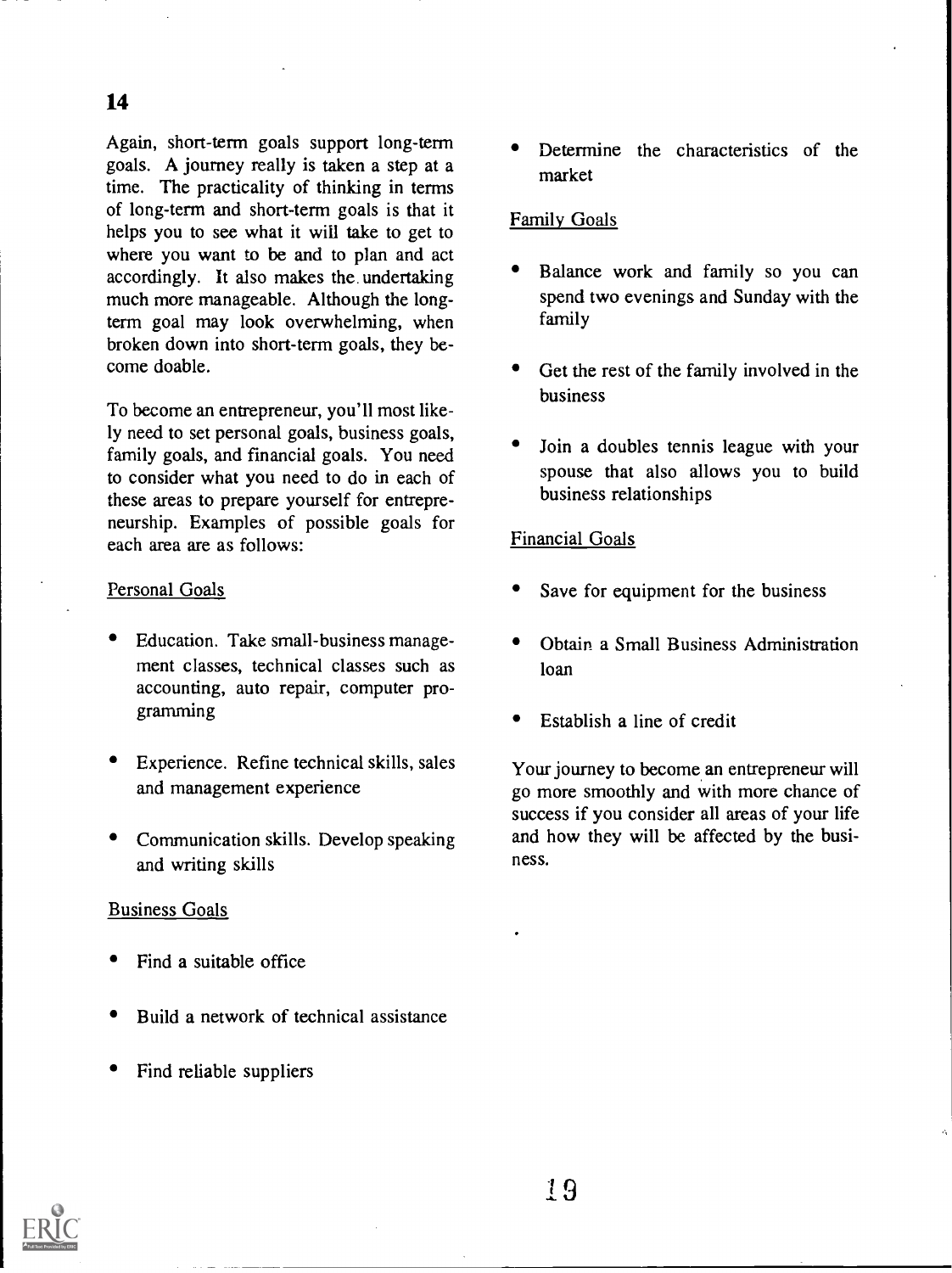# **ACTIVITIES**

The following activities are designed to help  $11.$ you apply what you have learned in this unit.

### INDIVIDUAL ACTIVITIES

### A.

How great is your need for achievement? Answer "yes" or "no" to these questions on a separate piece of paper.

- 1. Do you like to take personal responsibility fcr getting jobs done?
- 2. Do you prefer games of skill to games of chance?
- 3. Do you like to take moderate risks rather than very high or very low risks?
- 4. Do you like to know how you have done?
- 5. Do you tend to persist in the face of difficulties?
- 6. Do you tend to be active or restless?
- 7. Do you like to take initiative?
- 8. Are you always slightly discontented?
- 9. Are you willing to try more than one approach to solving a problem?
- 10. Do you select work partners who are experts rather than friends?
- Do you see your present activities as important to your future growth?

More "yes" than "no" responses to these questions might indicate that, like other entrepreneurs, you are a person motivated by a high need for achievement.

### B.

On a separate piece of paper, answer "yes" or "no" to the questions below. Do they describe you?

- A. Do you constantly make wagers?
- B. Do you constantly take chances?
- C. Do all your thoughts and fantasies center around that big win?
- D. Do you keep on trying even when you are usually losing?
- E. Can you stop once you win?
- F. Are you tempted to risk everything on one last try?
- G. Do you love the thrill of gambling?

More "no" than "yes" answers indicates that you are not a gambler, but possibly a moderate risk taker. Entrepreneurs are not gamblers, they make decisions based on expertise and take moderate risks.

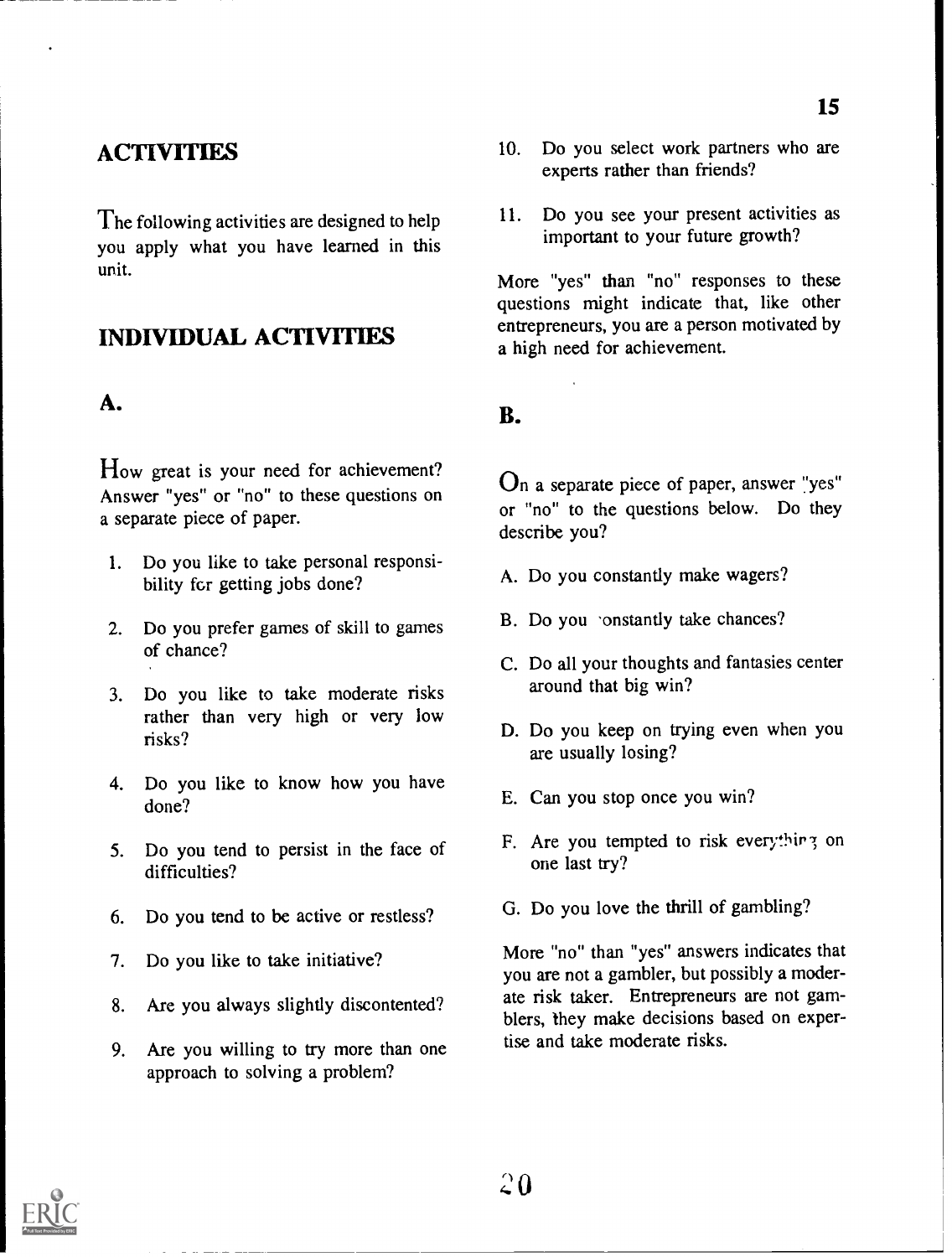### C.

List the entrepreneurial skills you believe will be important to your own business success. Write a description of your own strengths or weaknesses in each area.

### D.

Ask a local entrepreneur to spend one hour with you. Review your list (drawn up in the previous activity) and discuss it with the entrepreneur. Find out if you and the entrepreneur agree or disagree on the points on your list. Write a report telling how you intend to deal with any weaknesses. Give actual action plans for solutions to the problems. Determine how much time, effort, and money it would cost to offset any serious weaknesses. Should you reconsider the kind of business you anticipate owning?

### GROUP ACTIVITIFS

#### A.

Work in teams of four to six. Each team is to choose a specific entrepreneurial idea (e.g., open an auto repair shop, a bakery, a computer store, a consulting firm, etc.). The teams are to develop a list of skills and attributes critical to successfully start a business. First, team members develop a list of entrepreneurial characteristics. Next, the team members get together and gather individual ideas. Finally, all teams convene and present a brief description of the entrepreneurial profile they came up with.

#### B.

Continue the previous suggestion by having teams engage in a discussion on what entrepreneurial skills, attributes, and characteristics are common to the business ideas chosen. Conversely, the teams should also brainstorm on skills characteristic to certain type of business ideas. Also, teams should also highlight the importance of flexibility for business success.

![](_page_20_Picture_11.jpeg)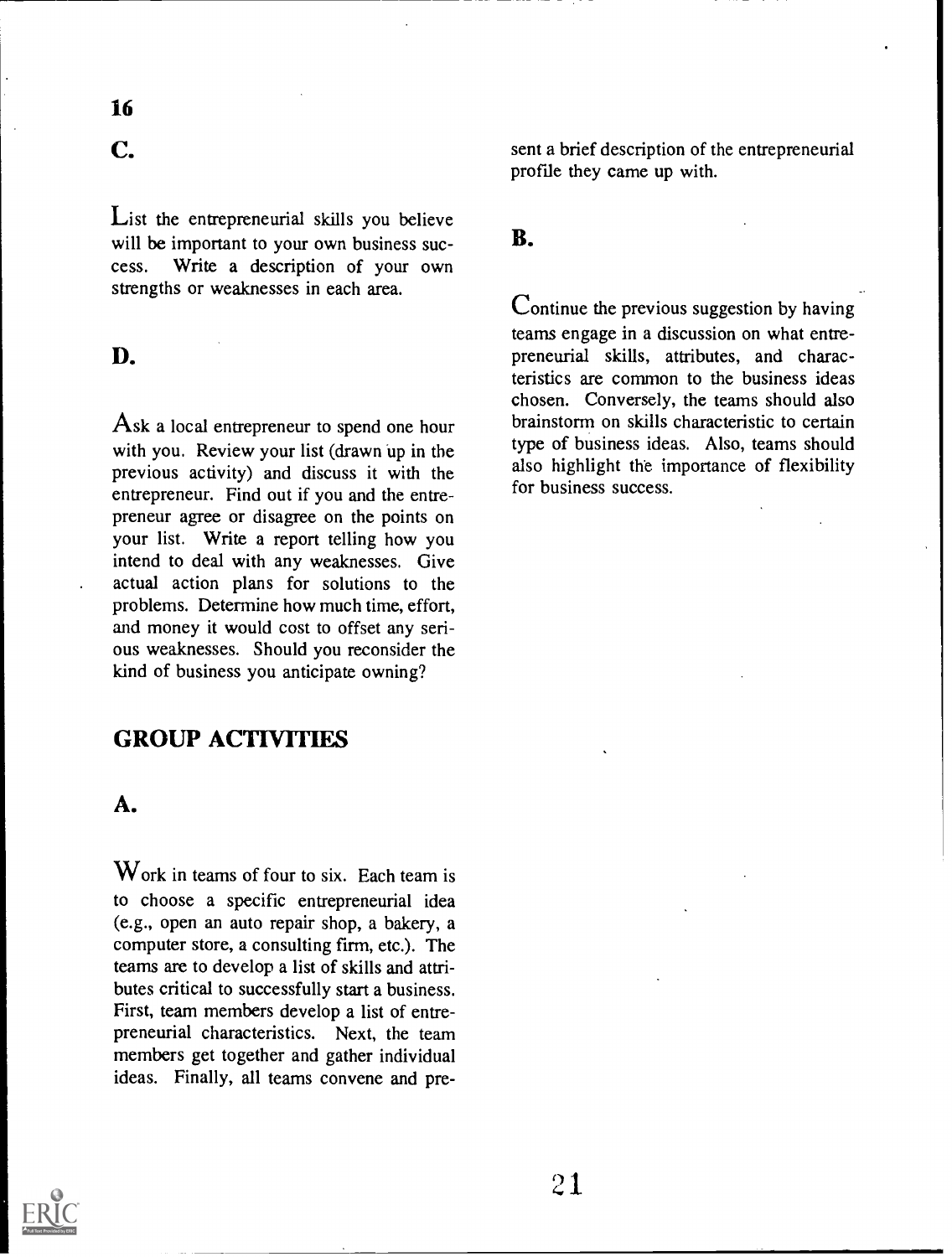### CASE STUDY

After graduating from high school, Leslie Reitman studied accounting at a local vocational school. After working as an accountant for five years for an accounting firm in Cincinnati, Ohio, Leslie felt she could handle the responsibility of owning her own business. She wanted to open a small tax office in a growing residential area.

Before starting the business, Leslie obtained a \$20,000 bank loan and hired Mary Linard, one of her former vocational school colleagues. Mary is also an accountant specializing in taxes. She was able to refer many clients to Leslie.

After two years, Leslie realized that she needed to diversify her business. People needed help with taxes only during the first four months of the year. It was rare that Leslie and Mary had the opportunity to help clients with other tax issues in the remaining months.

After attending accounting classes at the University of Cincinnati, Leslie took the Certified Public Accountant (CPA) examinations and passed them.

Today, Leslie's firm employs ten people, two of which are CPAs. The firm has expanded its services to include auditing, taxes, accounting software, bookkeeping, payroll, employee benefits, insurance, and inventory systems. Last year, Leslie paid off the bank loan. She is now planning to open a second office in downtown Cincinnati.

### DISCUSSION QUESTIONS

- 1. Identify the typical entrepreneurial characteristics exhibited by Leslie.
- 2. Explain how Leslie showed a flair for decision making, problem solving, and managing changes.
- 3. How did Leslie and her associates improve their potential to be successful entrepreneurs?

![](_page_21_Picture_11.jpeg)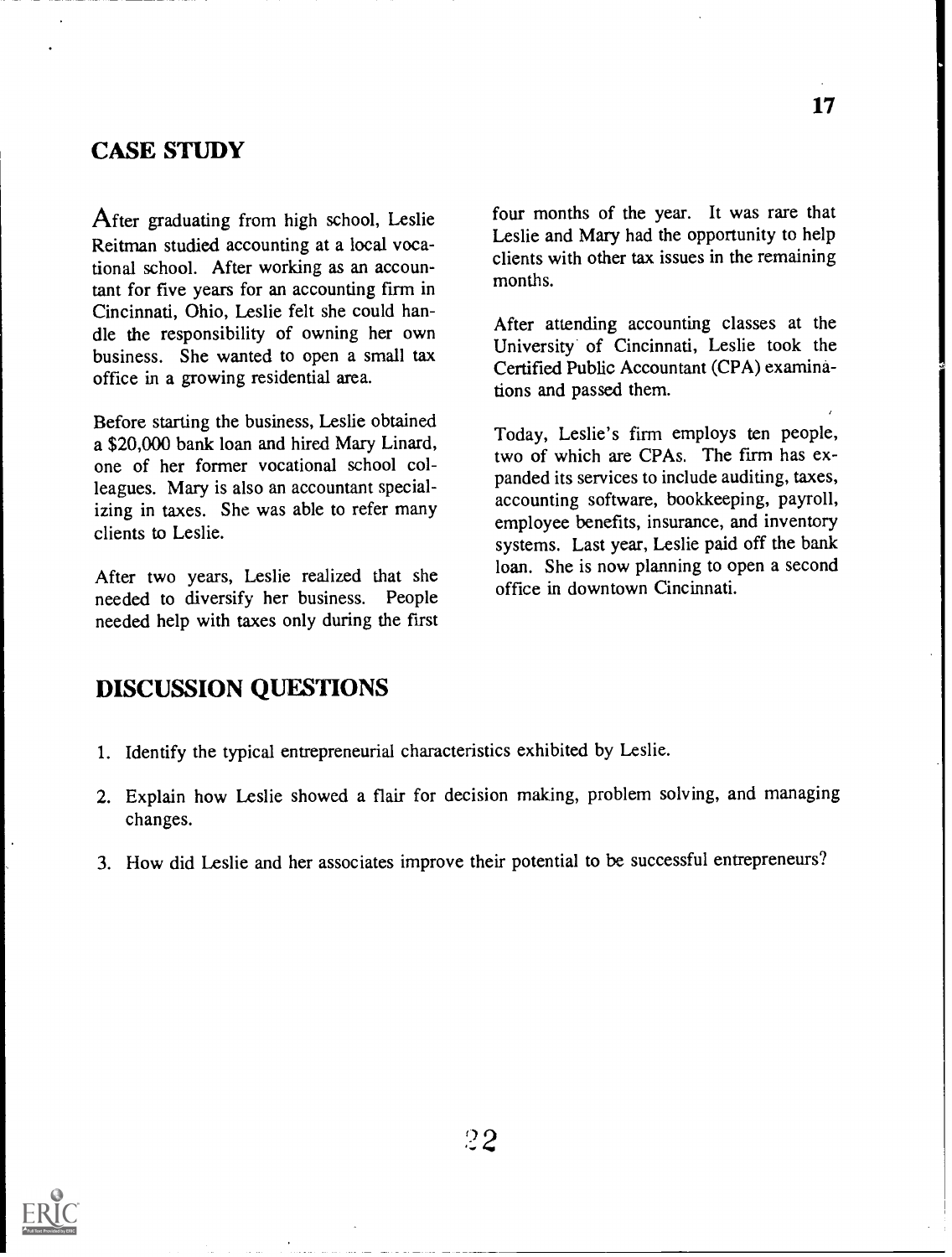# ASSESSMENT

Read the following questions to check your knowledge of the topics presented in this unit. When you feel prepared, ask your instructor to assess your competency on them.

- 1. What are three areas of skills needed to be a successful entrepreneur?
- 2. Describe how each of these skill areas is necessary to the business.
- 3. What are some motives for becoming an entrepreneur?
- 4. Give examples of decisions entrepreneurs make.
- 5. Assess your own potential and ability for being creative and making decisions. Give examples that would show that these skills could be used to effectively run a business.
- 6. What kind of goals do entrepreneurs set for themselves?

![](_page_22_Picture_8.jpeg)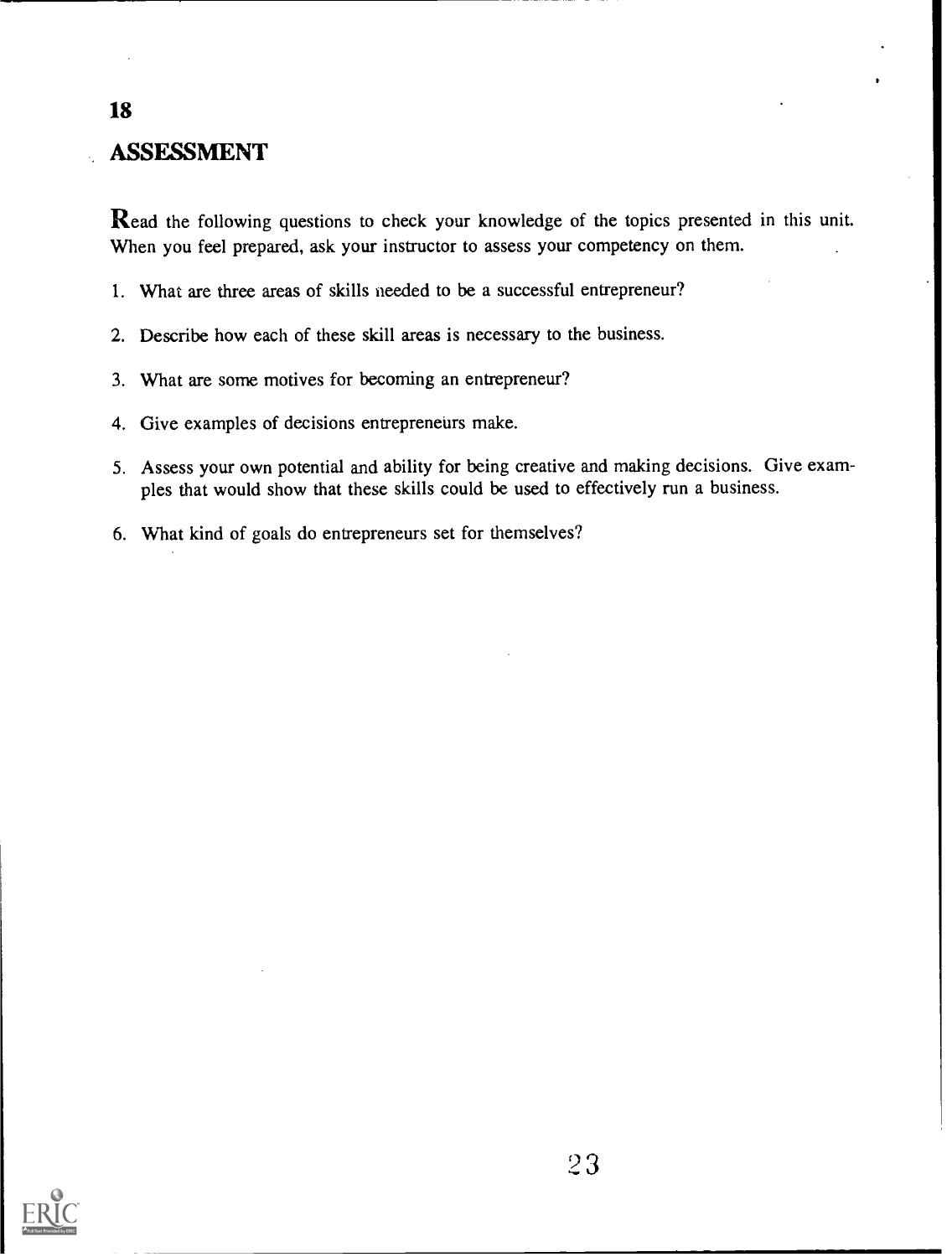### **REFERENCES**

- Balogh, J., et al. Beyond A Dream: An Instructor's Guide for Small Business Exploration. Columbus, OH: Center on Education and Training for Employment, 1985.
- Bird, B. Entrepreneurial Behavior. Glenview, IL: Scott, Foresman and Company, 1989.
- Scarborough, N., and Zimmerer, T. Effective Small Business Management. Columbus, OH: Merrill Publishing Company, 1991.
- Stolze, W. Startup: An Entrepreneur's Guide to Launching and Managing a New venture. Rochester, NY: Rock Beach Press, 1992.

![](_page_23_Picture_5.jpeg)